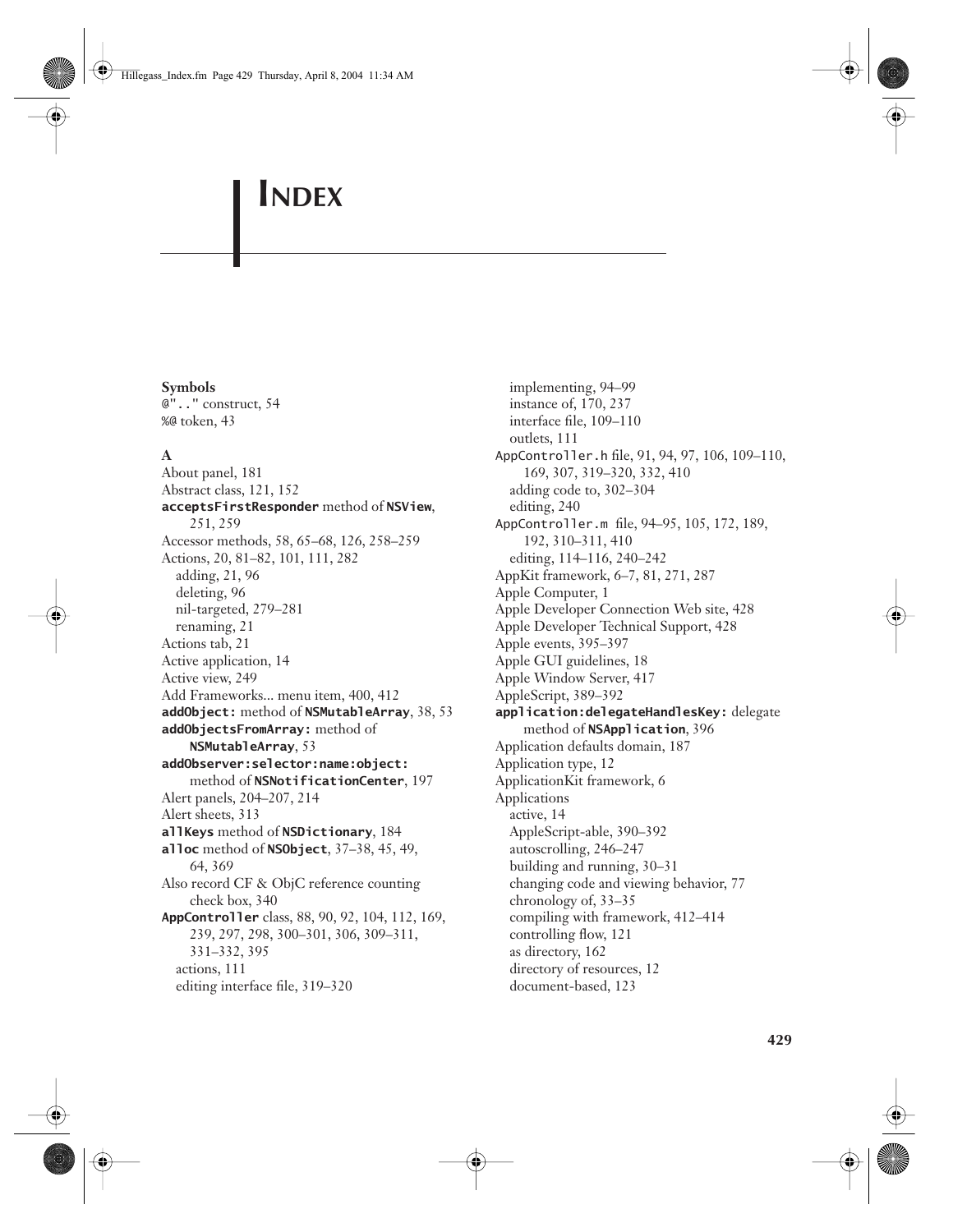Applications, *continued* embedding framework in, 411–414 executing AppleScript from, 389–390 hiding, 16 Info.plist file, 156, 163 languages, 207 libraries, 414 localizing, 207 MacOS/ directory, 163 modularity, 168 Resources/ directory, 163 setting file extensions and type, 161–163 setting identifier, 188 single-thread, 304 skeleton, 13 speeding builds, 415 **applicationShouldOpenUntitledFile:** delegate method of **NSApplication**, 192 Archiving, 151–152 Archiving objects, 163–164, 369 Arguments defaults domain, 187 **arrangedObjects** method of **NSArrayController**, 128–129 Array controller, 130, 143 Arrays, 51–53 appending objects, 38 dictionaries, 367–368 objects representing nothingness, 53 pointers, 43, 47 printing contents to console, 43 releasing, 45 **arrayWithContentsOfFile:** method of **NSArray**, 368 ASSIGN macro, 425 ASSIGN\_COPY macro, 425 Attributed strings, 266–269, 328–329, 352 **attributedStringForObjectValue:** method of **NSFormatter**, 328 Attributes, 126 Attributes dictionary, 269–271 Attributes inspector, 107, 177, 355, 402 Autocompletion and formatter, 327–328 Automatically calling methods, 32 Automatically open new document check box, 183 AUTORELEASE macro, 425 **autorelease** method, 63–68 Autorelease pools, 42, 45, 63–64 Autoreleased objects, 62–69 **autoscroll:** method, 246–247

Autoscrolling, 246–247 **availableTypeFromArray:** method of **NSPasteboard**, 277 **awakeFromNib** method, 31–33, 116, 240, 324, 345

#### **B**

Background color fonts, 267 table view, 192–194 Backward search, 321 Basic formatters, 318–325 BBall.icns icon, 162 **becomeFirstResponder** method of **NSView**, 251, 260 **beginSheet:modalForWindow:modalDelegate :didEndSelector:** method of **NSApplication**, 305 Berners-Lee, Tim, 3 Bezier curves, 232 **bezierPathWithOvalInRect:** method of **NSBezierPath**, 248 bgColor instance variable, 258, 384 Big Nerd Ranch Web site, 7, 427 **BigLetter** class, 373 BigLetter project, 372–373 BigLetter.h file, 373 **BigLetterInspector** class, 373, 380 BigLetterInspector.h file, 380 BigLetterInspector.m file, 373, 384–385 BigLetterInspector.nib file, 379 **BigLetterPalette** class, 373, 375 BigLetter.palette file, 376 BigLetterPalette.h file, 373, 377 BigLetterPalette.m file, 387 BigLetterPalette.nib file, 374, 377 **BigLetterView** class, 252 - 275, 285, 297, 301, 373–377, 386,408 add **NSCoding** methods, 371–372 adding cut, copy, and paste to, 277–279 as drag destination, 293–296 as drag source, 290–292 palettes, 370–373 setting background, 319 setting background color and copyability, 378–385 uncopyable, 344–347 **bind:toObject:withKeyPath:options:** method, 385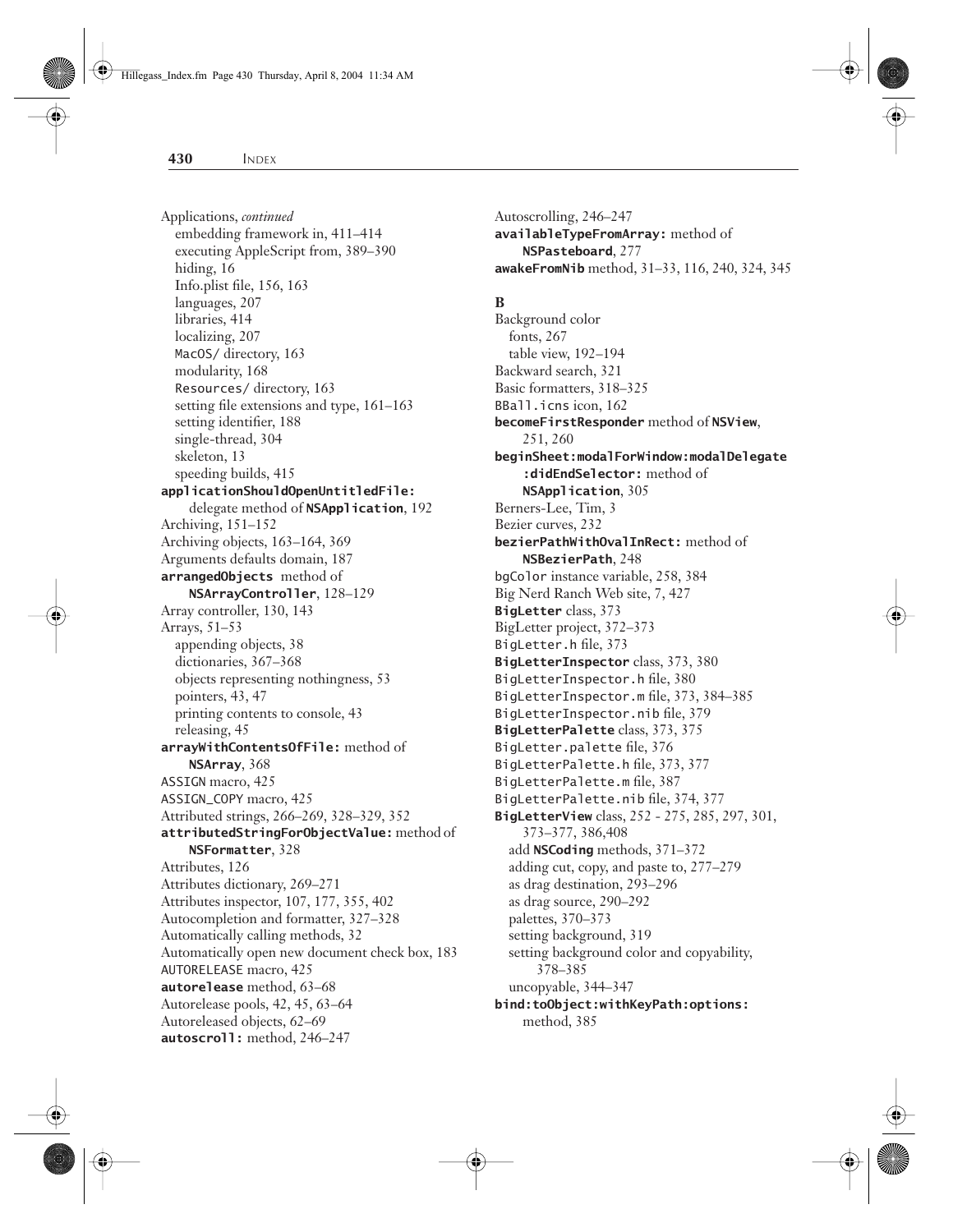Hillegass\_Index.fm Page 431 Thursday, April 8, 2004 11:34 AM

Bindings, 122–124

INDEX **431**

adding to custom view, 385–386 programmatically creating, 134–135 Bindings inspector, 144 Blank window, 17–18 BNRCocoa framework, 408–411 BNRCocoa project, 408–412 BNRCocoa target, 409, 411 BNRCocoa.framework framework, 409–410, 412–414 BNRCocoa.h file, 408 BNRColorChanged notification, 199, 202 bold Boolean variable, 274 Bold fonts, 274 BOOL type, 28 **booleanValue** method of **NSAppleEventDescriptor**, 390 **boolForKey:** method of **NSCoder**, 187 Breakpoints, 74–75, 77–78 Breakpoints window, 78 Briggs, Don, 397 BSD Unix, 1 budda binding, 385–386 Builds, maintaining intermediate files between, 162 Built-in frameworks, 6 Bundle type, 12 Bundles, 180–181, 370 Buttons, 84–85, 89–90, 104, 127, 387

# **C**

C programming language allocating and deallocating memory, 46 calling functions from, 30 case-sensitivity, 8 strings, 44 C++ programming language destructors, 50 implementing methods, 29 inheritance, 55 method call, 39 subclasses, 81 Calendar date, 68 Calendar format string tokens, 71 **calendarDate** method of **NSCalendarDate**, 68 canRemove attribute, 130 Case-insensitive search, 321

**caseInsensitiveCompare:** method of **NSString**, 132 Categories, 285–288, 373 Cells, 229–231 Chae, Soo Bong, xvii **changeBackgroundColor:** method, 177, 179, 191, 199 **changeKeyPath:ofObject:toValue:** method, 148 **changeNewEmptyDoc:** method, 177, 191 **changeParameter:** action, 400 **changeTextColor:** action, 97 Character strings, 54 Characters with accents, 209 replacing, 352 **characters** method of **NSEvent**, 251 Check boxes, 85, 176–177, 379 checkbox outlet, 177 **checkboxChanged:** method **PreferenceController**, 179 Checking partial strings, 326–328 Class browser, adding actions, 281 @class keyword, 28, 170 Class structure, 78–80 Classes, 5–6 adding actions and outlets, 96 adding instance variables and methods, 20 AppKit framework, 7 autoreleased objects, 64, 69 categories, 285–287 commands, 391 creation of, 20 custom, 54–74 declaring, 27 defining, 22 delegate instance variable, 104–107, 117 Foundation framework, 7, 49 framework creation from, 6 generic, reusable, 131 header file, 22 helper objects, 103 implementation file, 22 instance creation, 23, 49–50 key-value coding, 126 methods, 64, 68–69 names, 7, 20 posting notifications, 195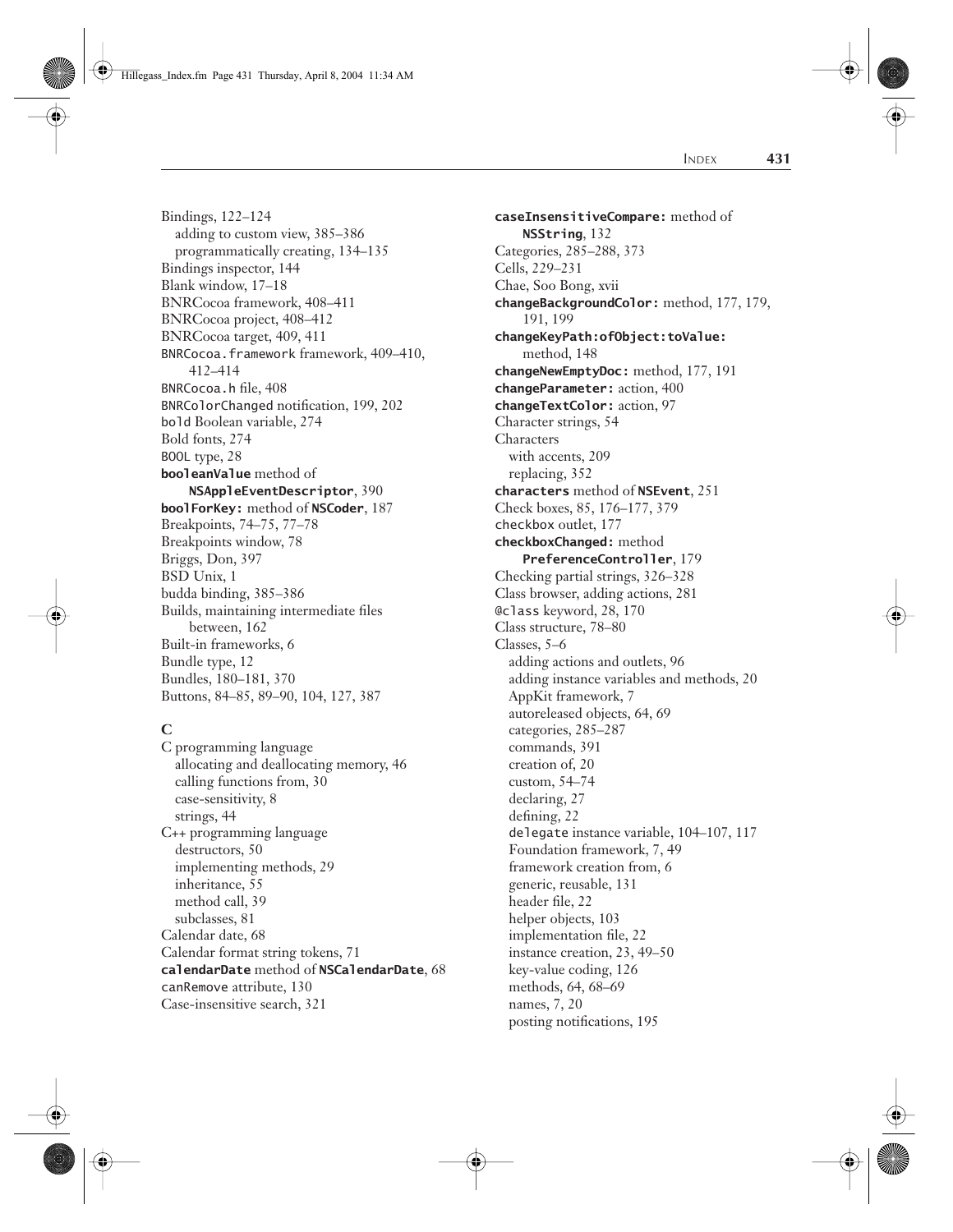Classes, *continued* prepared for use, 165 redeclaring methods, 166 relationships, 391 renaming, 20 returning name, 62 sending messages to, 38 subclasses, 81 using existing, 39–45 versioning, 164–165 Classes browser, 91 Classes group, 26, 408 Classes menu, 20, 22–23, 91 Classes page, 421 **clickCount** method of **NSEvent**, 234 Close menu item, 157 Closing active windows, 280 Cocoa development tools, 4 history of,  $1-3$ reference documentation, 427 Cocoa Application type, 12, 88 Cocoa applications, 4. *See also* Applications Cocoa Document-based Application type, 123, 354 Cocoa Framework project type, 408 Cocoa-dev mailing list, 428 CocoaDev Web site, 428 Cocoa/OpenGL application, 400–405 Code editor view, 15 errors, 30 Coders, 152–155 Collections, 185 Color objects, 320, 329 Color spaces, 329 Color well, 96–99, 176–177, 179, 183, 320, 379 **ColorFormatter** class, 322–325, 408 ColorFormatter.h file, 325 ColorFormatter.m file, 327 colorList variable, 322 **colorSpaceName** method of **NSColor**, 329 **colorUsingColorSpaceName:** method of **NSColor**, 329 colorWell outlet, 97, 177, 320, 380–381 com.bignerdranch.RaiseMan identifier, 162 com.bignerdranch.RaiseMan.plist file, 188 Command line, reading and writing defaults, 194

Commands and classes, 391

**compare:** method of **NSNumber**, 132 Composition, 54–55 **concludeDragOperation:** method, 293 Connect button, 25, 112 Connecting objects, 24–26 Connection info panel, 93 Connections, making, 91–93 Constants, 28 **containsObject:** method of **NSArray**, 52 Content view, 217, 222, 227 contentArray binding, 144 contextInfo parameter, 312–313 Context-sensitive menu, 358–364 Continuous Spell Checking option, 355 **control:didFailToFormatString: errorDescription:** delegate method of **NSControl**, 325, 367 Controllers, 121, 179, 235 adding invocation to undo edit, 141 array of data objects as content, 121–122 preferences panel, 168 Controllers palette, 127 Controls action, 81–82 buttons, 84–85, 89 color well, 96–99 selectors, 99–100 sender, 82 setting target programmatically, 99–100 setting target to nil, 279–281 sliders, 85 SpeakLine example, 87–88 target, 81–82 text field, 86–87, 89 **controlTextDidBeginEditing:** delegate method of **NSControl**, 367 **controlTextDidChange:** delegate method of **NSControl**, 367 **controlTextDidEndEditing:** delegate method of **NSControl**, 367 Converting strings, 45, 87 Copeland, 3 **copy:** method, 277–279 Copy Files build phase, 413 Copy items into destination group's folder check box, 161 **copy** method of **NSObject**, 64, 125 copyable instance variable, 345, 384

Hillegass\_Index.fm Page 432 Thursday, April 8, 2004 11:34 AM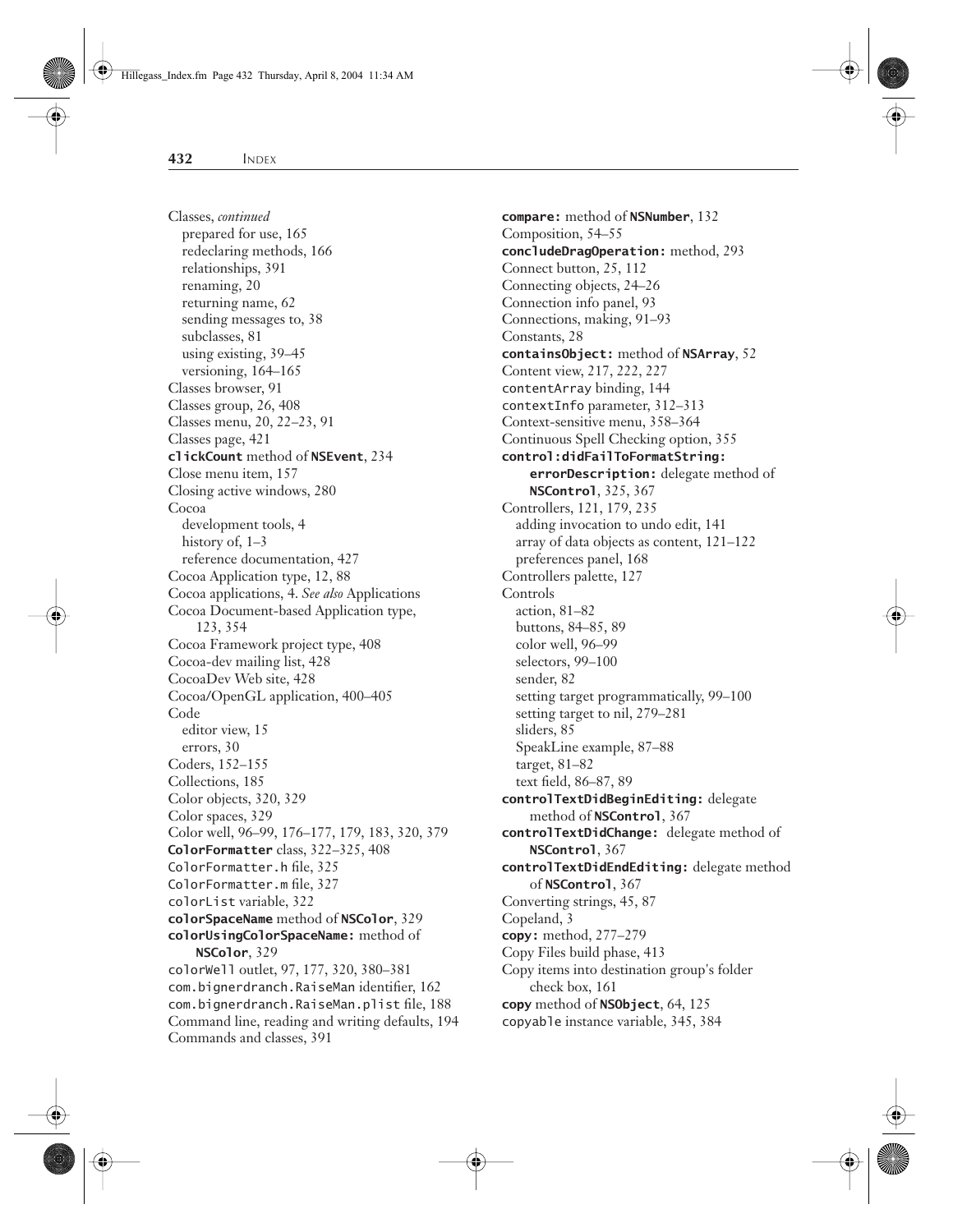copyableCheckbox outlet, 380 *Core Mac OS X and Unix Programming,* 427 CoreGraphics framework, 2 **count** method of **NSArray**, 52, 185 Cox, Brad, 37 **currentEvent** method of **NSApplication**, 304 currentPoint instance variable, 245–246 **currentRect** method of **StretchView**, 245 Curves, drawing, 225–227 Custom classes, 54–74, 369 Custom view, 217, 252–261, 385–386 CustomView placeholder, 221, 253 **cut:** method, 277–279

# **D**

Daemons, 12, 40 Dalrymple, Mark, 427 Darwin, 2 Data decoding, 154–155 encoding, 153–154 pointer to, 312 reading from coder, 152 Data objects, 157 Data source methods, implementing, 114–116 Data structures, 79 **dataForType:** method **NSPasteboard**, 277 **dataRepresentationOfType:** method of **NSDocument**, 157, 159 dataSource helper object, 108, 109, 112–113, 115 **dataWithPDFInsideRect:** method of **NSView**, 271–272 Dates, 58, 68–71 **dayOfCommonEra** method of **NSCalendarDate**, 69 **dayOfMonth** method of **NSCalendarDate**, 70 **dayOfWeek** method of **NSCalendarDate**, 70 **dayOfYear** method of **NSCalendarDate**, 70 **dealloc** method of **NSObject**, 50, 59–60, 77, 83, 124–125, 144–145, 196, 200, 243, 271, 363 Debug menu, 95, 339 Debugger, 50, 74 **declareTypes:owner:** method of **NSPasteboard**, 276, 283 **decodeBoolForKey:** method of **NSCoder**, 154 **decodeDoubleForKey:** method of **NSCoder**, 154 **decodeFloatForKey:** method of **NSCoder**, 154

**decodeIntForKey:** method of **NSCoder**, 154 **decodeObjectForKey:** method of **NSCoder**, 154 Decoding data, 154–155 Document architecture, 155–159 **defaultCenter** method of **NSNotificationCenter**, 197 Defaults object, 187 Defaults tool, 194 #define, 188 delegate instance variable, 104–107, 115–117, 191–192, 280, 395 delegate methods, 104–107, 115, 118–119 Delegates, 104–107, 192, 396 automatically registered as observer, 201 creation of, 191 errors implementing, 116 menus, 347–349 misspelling name of method, 116 notifications, 201 operation of, 117–119 text field, 366 text view, 149, 353 window, 149 Delete button, 205 Deletions, undoing, 143 **deltaX:** method of **NSEvent**, 235 **deltaY:** method of **NSEvent**, 235 **deltaZ:** method of **NSEvent**, 235 Deployment build style, 415 **description** method of **NSObject**, 43, 50, 62–71, 76, 87 Designated initializer, 74, 155 Destination pop-up menu, 413 DESTROY macro, 425 Developer tools reference documentation, 427 /Developer/Applications/ directory, 11 /Developer/Documentation/ directory, 32 /Developer/Documentation/Cocoa/ Conceptual/ObjectiveC/ObjC.pdf file, 5 /Developer/Documentation/Cocoa/ ObjectiveC/ online reference, 427 /Developer/Documentation/Cocoa/ Reference/ online reference, 7, 427 /Developer/Documentation/Cocoa/ Reference/Foundation/ObjC\_classic/ directory, 49 /Developer/Documentation/ DeveloperTools/, 427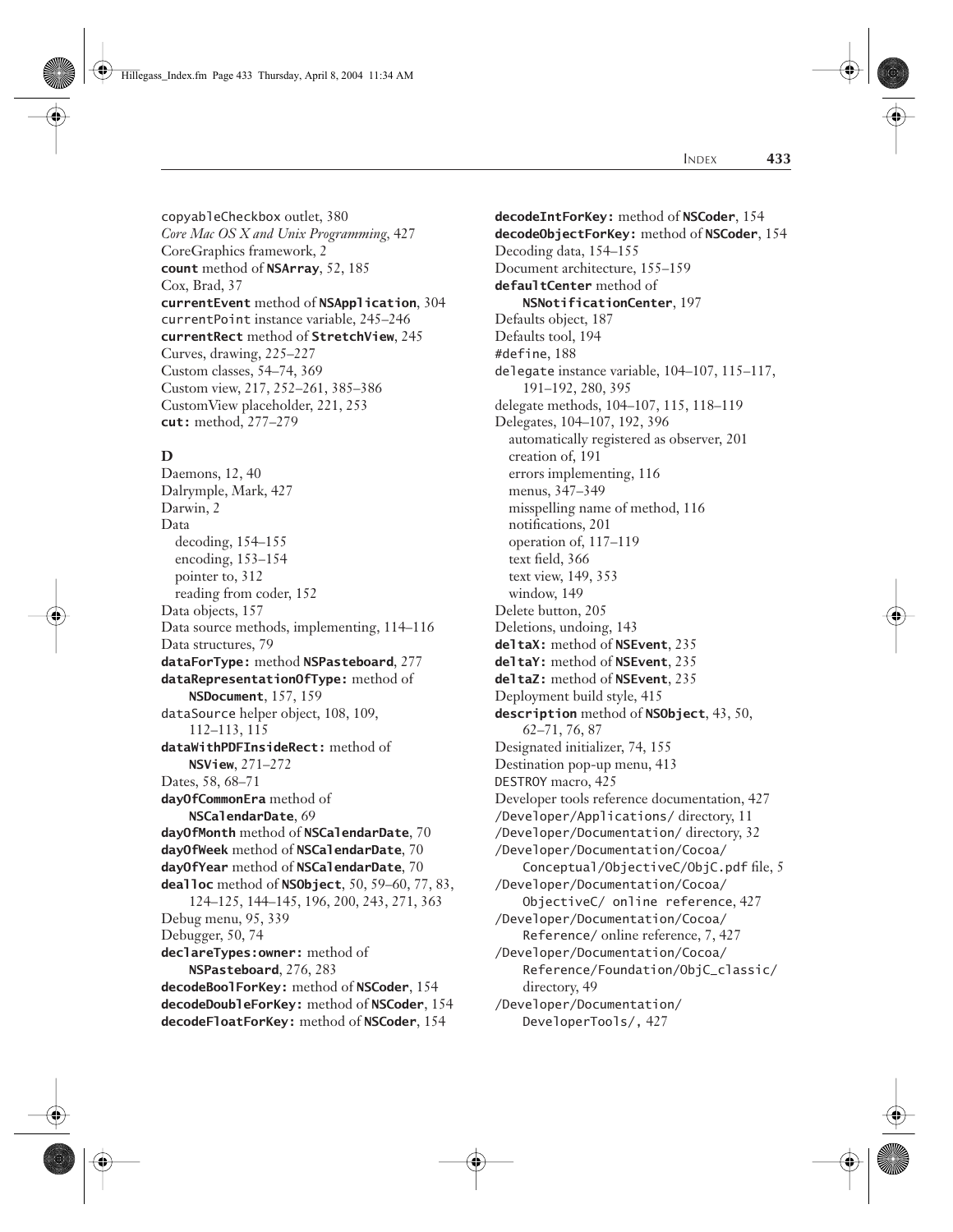/Developer/Examples/AppKit/CompositLab/ BBall.icns file, 161 Development build style, 415 Development tools, 4 Dictionaries, 184–186, 268 array of, 367–368 color objects, 320 old-school plist, 360 plist creation, 361 text file representing, 360–362 **dictionary** method, 185 **dictionaryWithValuesForKeys:** method, 367 **didEnd:returnCode:contextInfo:** method, 272 Directory of resources, 12 Disabled buttons, 84 .doc files, 268 Doc window, 19–20 DocBook, 354 DocBooker application, 354–358 context-sensitive menu, 358–364 setting document information, 365 Doc.strings file, 214 Document architecture, 155–158 Document controller, 156 Document objects, 147, 156–158 Document view, 227, 229 Documentation, 32 Document-based applications, 123 drawing ovals in arbitrary locations and sizes, 248 **NSDocument** object responding to nil-targeted action, 280 without undo, 166 **Documents** dictionary, 268 loading, 157–158 saving, 157 suppressing creation of untitled, 191–192 windows, 158–159 Domains and defaults, 187 downPoint instance variable, 245–246 Drag destination, 289, 293–296 Drag pasteboard, 291 Drag source, 289, 290–292 Drag-and-drop, 289–296 **draggedImage:endedAt:operation:** method, 292

Dragging destination, 295–296 **draggingEntered:** method, 293 **draggingSourceOperationMaskForLocal:** method, 290, 292 **draggingUpdated:** method, 293 **dragImage:at:offset:event:pasteboard:so arce:slideBack:** method of **NSView**, 290 **drawAtPoint:** method of **NSAttributedString**, 268 **drawAtPoint:withAttributes: method of NSString,** 269 Drawers, 313–315 Drawing screen, 339 **drawInRect:** method of **NSAttributedString**, 268–269 **drawInRect:withAttributes:** method of **NSString**, 269 **drawInRect:fromRect:operation:fraction:** method of **NSImage**, 243 **drawRect:** method of **NSView**, 223–225, 243, 246, 259, 263, 271–272, 294, 339, 399, 405

DTD (document type definition), 354

# **E**

Editor view, 15 employees array, 144–145 Empty File project type, 408 enable binding, 130 Enabled buttons, 84 @encode keyword, 28 **encodeBool:forKey:** method of **NSCoder**, 153 **encodeConditionalObject:forKey:** method of **NSCoder**, 164 **encodeDouble:forKey:** method of **NSCoder**, 153 **encodeFloat:forKey:** method of **NSCoder**, 153 **encodeInt:forKey:** method of **NSCoder**, 153 **encodeObject:forKey:** method of **NSCoder**, 153 **encodeWithCoder:forKey:** method of **NSCoder**, 152–154, 164, 371, 386, 388 @end keyword, 28, 32 **endSheet:returnCode:** method of **NSApplication**, 305 **endSpeedWindow:** method, 309, 311 English.lproj directory, 174, 207, 211 English.lproj/MyDocument.nib file, 209, 214 entryDate instance variable, 57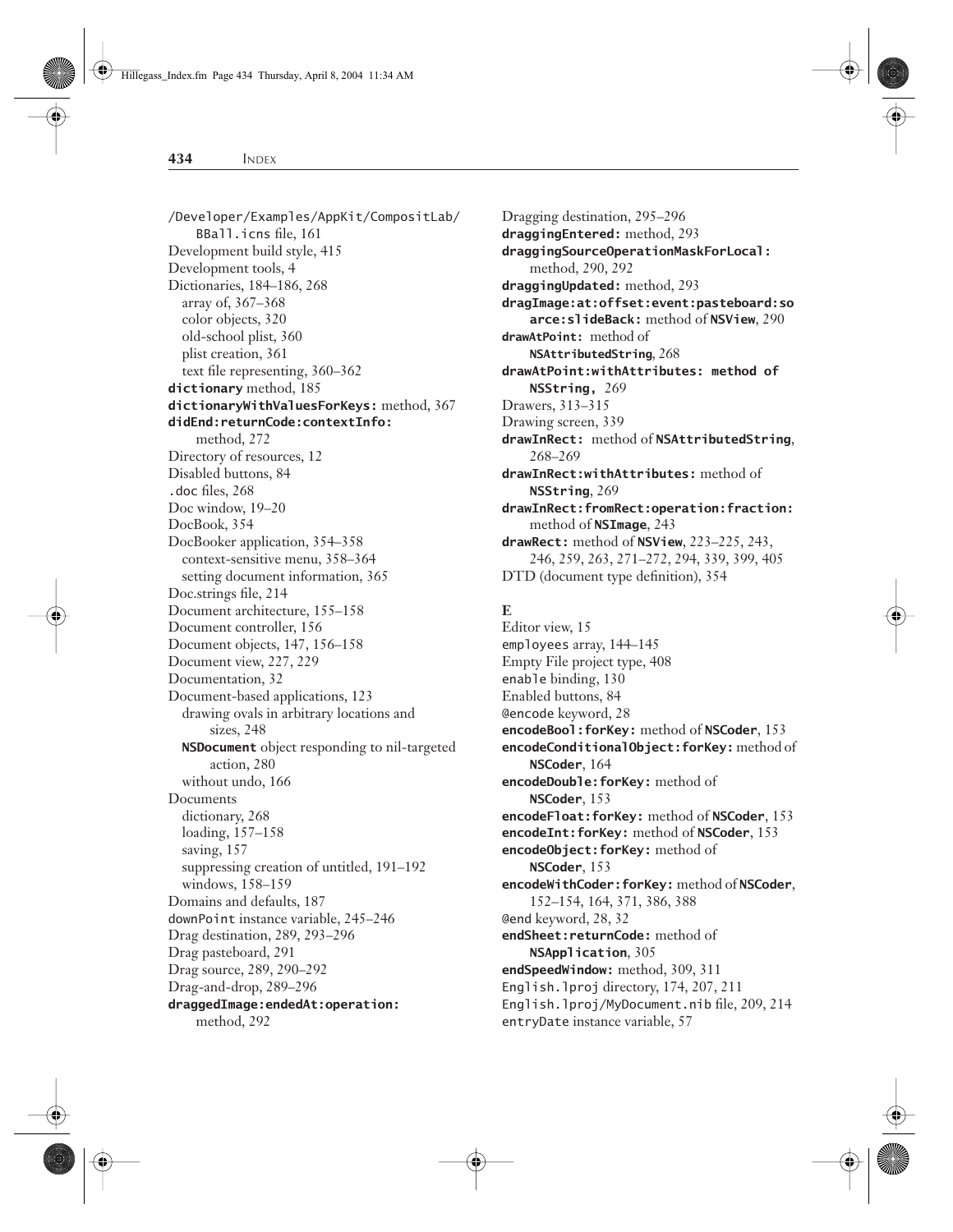Hillegass\_Index.fm Page 435 Thursday, April 8, 2004 11:34 AM

INDEX **435**

entryDate variable, 58–59 Enumerators, 185 Environment variables, 418–418 Error message and formatters, 325 /etc/profile file, 419 Event objects, 233 Event queue, 34 Event-handling methods, 233 Events, 34, 249, 233, 304 Exceptions, 80, 131 expectedRaise variable, 127, 129, 146

# **F**

**fade:** method of **AppController**, 237, 239 ffcall, 418 Field editor, 365–367 File, New Project... menu item, 12 File formats, 268, 275 File menu, 56 File wrapper, 157 File-->New File... menu item, 124 Files reading and writing, 124 Unicode (UTF-8) file encoding, 212 File's Owner, 20, 175–176 **fileWrapperRepresentationOfType:** method of **NSDocument**, 157 Find.strings file, 210 **finishInstantiate** method of **IBPalette**, 377–378, 387–388 First responder, 260 First Responder icon, 281 **FirstLetter** category, 286, 408 **firstLetter** method, 286–287 FirstLetter.h file, 285, 373 FirstLetter.m file, 285–287, 373 firstNumber instance variable, 57–58 FirstResponder object, 20 firstResponder outlet, 249–250 "Fix and continue," 77 **flagsChanged:** method of **NSResponder**, 251 Flipping views, 231–232 **floatForKey:** method of **NSUserDefaults**, 187 Font manager, 274 Font object, 267 Fonts bold, 274 italic, 274

managing, 274 name of, 265–266 shadows, 267, 274 size, 265–266 style of underline, 267 superscript, 267 underline color, 267 **fontWithName:size:** method of **NSFont**, 265–266 **Foo** class, 20, 22, 421, 423 Foo.h file, 22, 26, 28–29 Foo.m file, 22, 26, 29–30, 423–424 Foreground color and fonts, 267 Format strings, explicit ordering of tokens in, 215–216 Formatters, 87, 318 adding to palette, 388 attaching to text field, 324 autocompletion, 327–328 basic, 318–325 error message, 325 making other objects from strings, 317–318 preventing user from typing, 326–328 returning attributed strings, 328–329 taking object and creating string from, 317–318 **forwardInvocation:** method of **NSObject**, 139, 142 Foundation framework, 6–7, 42, 49, 287 Foundation tool, 39–45 Frames, listing in debugger, 76 Frameworks, 407 built-in, 6 compiling application with, 412–414 compiling for embedding, 411 creation of, 6, 408–411 definition of, 6 embedding in application, 411–414 headers for all public code, 407 linking against, 407 master header, 407 optimizing, 414 programming, 2 standard, 407 Frameworks & Libraries build phase, 412 Frameworks... menu item, 410 free() function, 46 Free Software Foundation, 74, 417 Free Software Foundation Web site, 78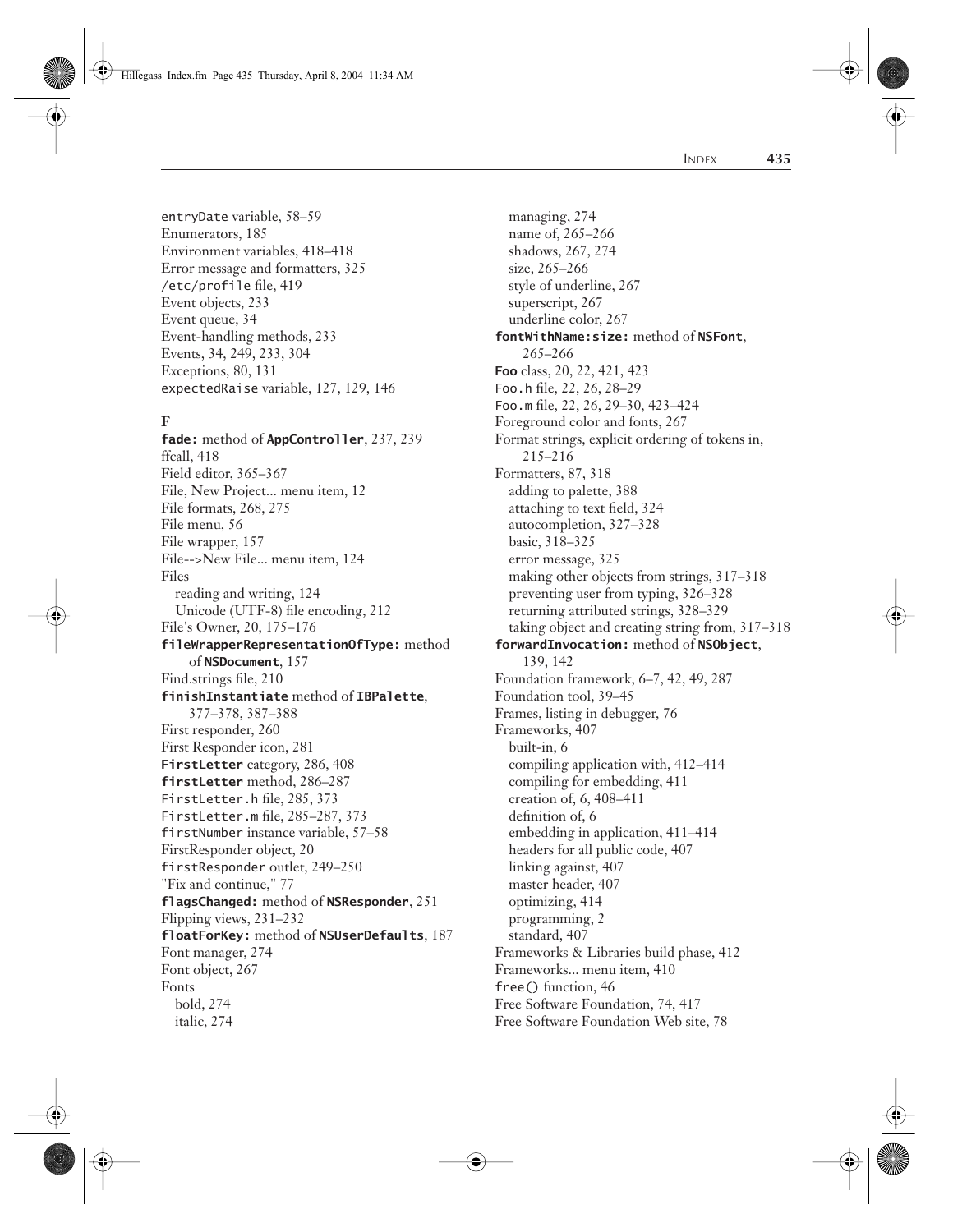French Localizable.strings file, 212 French.lproj directory, 207, 209 fullName attribute, 386 Functions, calling, 30

### **G**

gcc (GNU C compiler), 4–5, 37, 74 gdb (GNU debugger), 4–5, 74–77 .gdbinit file, 77 gdnc daemon, 418–419 gdomap daemon, 418–419 **generalPasteboard** method of **NSPasteboard**, 276 **generate:** method, 21, 26, 81, 421, 423 Generate button, 26 Generate random number button, 11, 18, 421 genstrings tool, 213–214 Get Info menu item, 411, 413 **getObjectValue:forString:errorDescripti on:** method of **NSFormatter**, 318 Getter methods, 67 Gliss application, 400–405 **GlissView** class, 400, 402 GlissView.h file, 403–405 Global defaults domain, 187 Global variables, 188, 194, 203, 276–277 GLUT.framework framework, 400 GNU HURD, 2 GNUstep, 417 building and starting development tools, 419–420 difficulties with, 417 installing, 418 macros, 424–425 RandomApp application, 420–426 GNUstep applications, 418–419 gnustep directory, 418 GNUstep Web site, 418 GNUstep.sh script, 418 Go button, 299 Gorm, 421 GormApplication project type, 420 Graph of objects, 151 Graphics context, 339 linear transformations, 224 GUI builder, 4 GUI guidelines, 18 GUI view and classes, 121

#### **H**

**handleColorChange:** method, 200 **handleUtterScriptCommand:** method, 395 Header files, 22, 28–29, 96, 106 Help menu, 32 Helper objects, 103–107, 140 Hewlett-Packard, 3 Hide Others menu item, 14, 16 **hidesOnDeactivate** method of **NSWindow** 167–168 highlighted instance varible, 294 Home directory, 13 **hourOfDay** method, 70 HTML, 268

# **I**

IBAction type, 28, 30 IBFormatterPboardType constant, 388 **IBInspector** class, 371 IBOutlet macro, 28 **IBPalette** class, 371, 377, 387 IBPalette project type, 372 .icns file, 161 Icon files, copying into project directory, 161 id type, 28 ImageFun application, 220–225, 304 Images compositing inside rectangle, 246 compositing onto view, 242–244 drawing on, 291 releasing, 243 representations, 247–248 unlocking focus, 291 Immutable arrays, 52 Immutable strings, 125 Implementation file, 22, 29–30 @implementation keyword, 28, 32 #import statement, 28, 170, 188, 424 Incremental builds, 162 **indexOfObject:** method of **NSArray**, 52 Infinite loops, 163–164 Info panel, 19, 413 Add Localization button, 208 Connections page, 112 Properties tab, 162, 365 Info.plist file, 156, 163, 390, 397 Inheritance, 55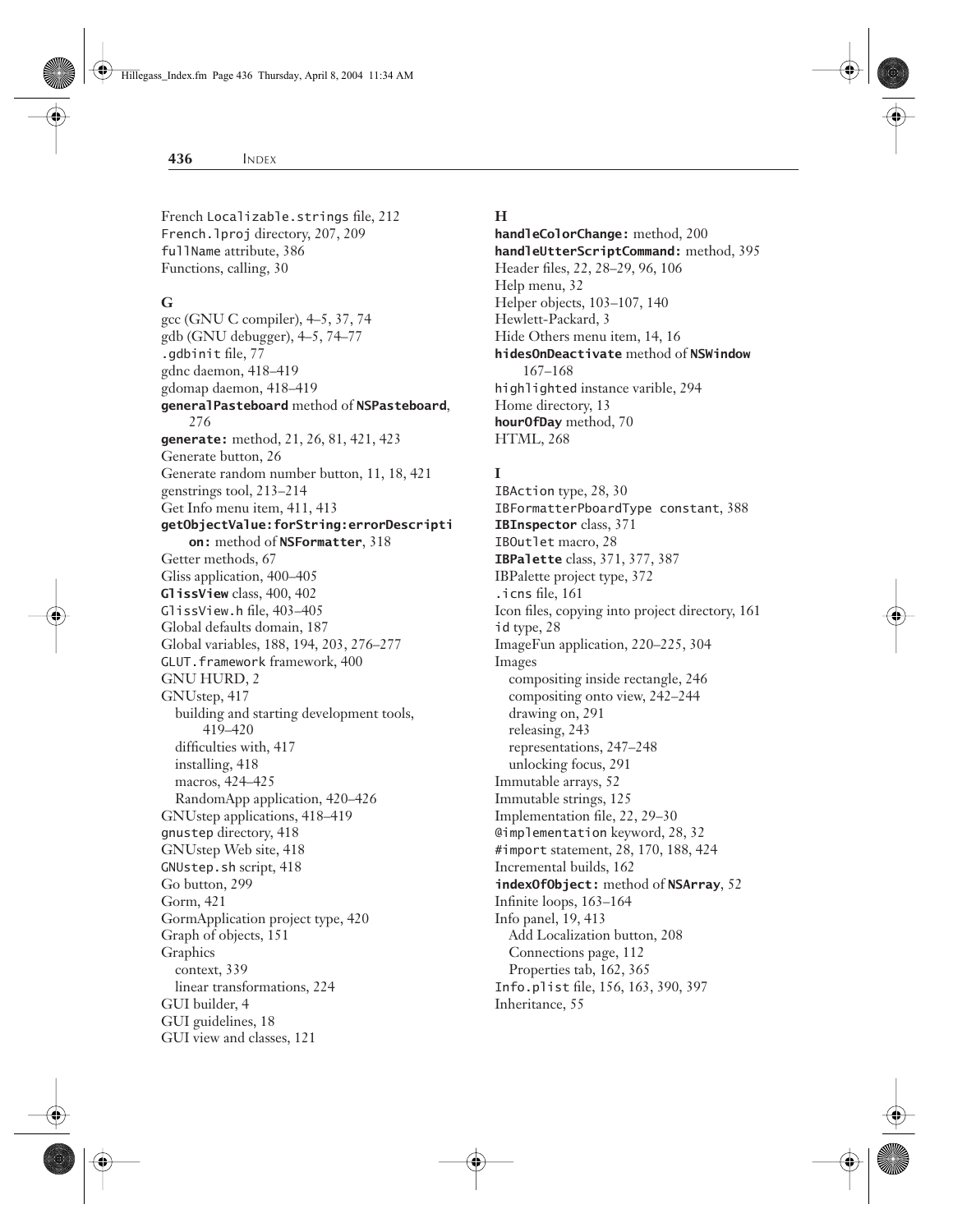**init** method of **NSObject**, 38, 49, 72–73, 83, 144–145, 179, 199–200, 240, 274, 310, 369, 384 overriding, 71, 74, 124–125 initialFirstResponder outlet of **NSWindow**, 93, 256 **initialize** method of **NSObject**, 165, 189 Initializers, 71–74, 155 **initWithCoder:** method of the **NSCoding** protocol, 152, 155, 369, 371–372, 388 **initWithEntryDate:** method of **LotteryEntry**, 73–74 **initWithFormat:** method of **NSString**, 54 **initWithFrame:** method of **NSView**, 226, 240, 258, 270, 293–294, 337, 345, 371 **initWithFrame:pixelFormat:** method of **NSOpenGLView**, 399 **initWithPeople:printInfo:** method of **PeopleView**, 337 inLetterView outlet, 298, 301, 311 Input string, displaying, 100–101 **insert:** method of **NSArrayController**, 130, 386 Insertions, undoing, 143 **insertObject:atIndex:** method of **NSMutableArray**, 39, 53 Inspector panel, 24, 382 Inspectors, 369–370 activating, 20 adding to palette, 378–385 bindings page, 128–129 code for, 384–385 Continuously sending action while sliding, 238 nib file, 379–383 object class name, 127number formatter, 129 reading objects on inspector panel, 382 setting sorting criteria, 132 INSTALL\_PATH build setting, 411 Instance method, 226 Instance variables, 65, 151, 226 adding, 20 declaring, 22, 28 names of, 22 notification, 196 pointers to other objects, 5 protected, 30 releasing, 260 writing values to coder, 152

Instances, creation and usage, 37–39, 50 Instantiate AppController menu item, 91, 237 Instantiate Foo menu item, 23 **int32Value** method of **NSAppleEventDescriptor**, 390 **integerForKey:** method of **NSUserDefaults**, 187 Intel, 3 Interface Builder, 4 archiving objects into file, 151 Attributes information panel, 84, 86 connecting objects, 8 dynamically linking code for objects, 371 editing state of objects in interface, 31 Instances tab, 23 laying out interface, 17–19 making connections, 91–93 MyDocument.nib file, 127–131 nib files, 15–16 palette item for creating **NSDrawer**, 314 palette window, 16 palettes, 369 palette.table file, 376 setting instance variables, 369 standard palettes, 16 Interface file, 22 @interface keyword, 28 **interpretKeyEvents:** method of **NSResponder**, 260 Invisible objects, 19–20 Invocations, 139, 141–142 Is a class of *versus* uses, 54–55 isa pointer, 78, 80 **isARepeat** method of **NSEvent**, 251–252 **isEqual:** method of **NSObject**, 50–53 **isFlipped** method of **NSView**, 231–232 isHighlighted variable, 262–263 **isPartialStringValid:newEditingString:e rrorDescription:** method of **NSFormatter**, 326–328 italic Boolean variable, 274 Italic fonts, 274 Iterators, 185

# **J**

Java programming language Cocoa applications, 4 declaring classes, 27 garbage collector, 46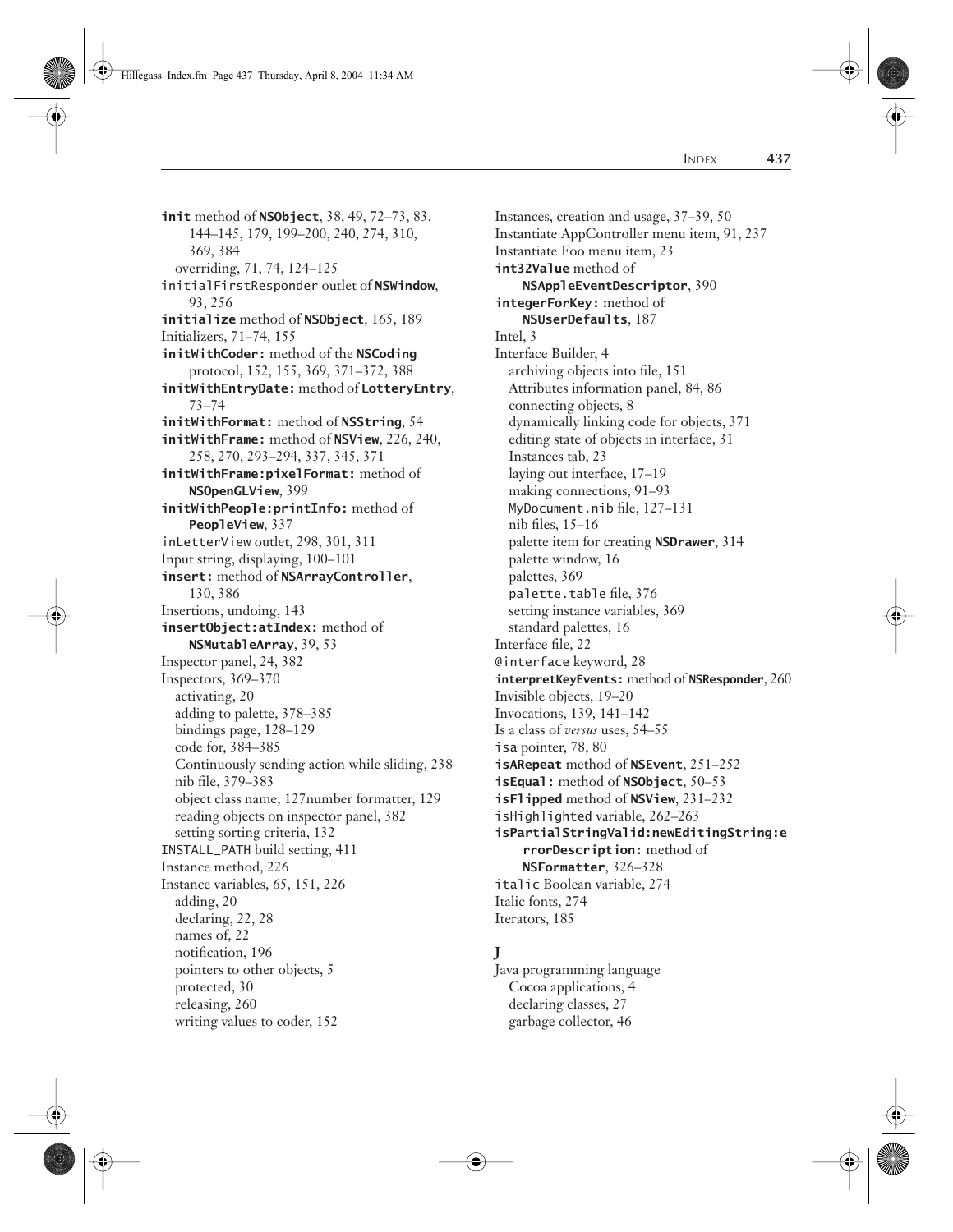Java programming language, *continued* implementing methods, 29 interface, 152 Object[], 51 subclasses, 81 Swing, 4 Jobs, Steve, 1

Hillegass\_Index.fm Page 438 Thursday, April 8, 2004 11:34 AM

# **K**

Key equivalents, 348–349 Key events, 260 Key paths, 134–135 Key window, 149–150, 167, 249, 280 Keyboard events, 93, 150, 249, 251–252 Keyboard Viewer, 209 keyCode method, 252 keyDown: method, 83, 251 keyEnumerator method, 185 Keys, 184–185 keyUp: method, 251 Key-value coding, 126, 131, 146 Key-value observing, 146–147 Key-value pairs, 184–185, 210 keyWindow outlet, 167, 280 Keywords, 28 **knowsPageRange:** method of **NSView**, 334

#### **L**

Labels and buttons, 387 Language defaults domain, 187 Languages, 207, 210–215 **lastObject** method of **NSArray**, 52 **laterDate:** method of **NSCalendarDate**, 70 Launch Using Performance Tool submenu, 339 Lazy copying, 282–283 length member of NSRange, 266 **length** method of **NSString**, 54, 101, 135 Libraries, 414 ~Library/Frameworks directory, 409 Lines, drawing, 225–227 Lists, text file representing, 360–362 **loadDataRepresentation:ofType:** method of **NSDocument**, 157–158 **loadFileWrapperRepresentation:ofType:** method of **NSDocument**, 158 Localizable.strings file, 211–212 location member, 266 **locationInWindow** method of **NSEvent**, 233–234

Logs, viewing messages, 95 lottery project, 39 **LotteryEntry** class, 56–60, 60, 62, 71, 73 LotteryEntry.h file, 57–58, 72–73 LotteryEntry.m file, 56, 58, 64

#### **M**

.m file and private methods in category, 288 Mac OS X color lists, 320 Developer Tools, 4 Mach/Unix part, 2 print routines, 331 window server, 2 Mach microkernel, 1–2 MacOS/ directory, 163 Macros and GNUstep, 424–425 main()function, 15, 42 Main bundle, 180 Main event loop, 34 Main window, 280 main.m file, 15, 40–45, 60–61, 72 MainMenu.nib file, 16, 89, 91, 110–111, 167, 169–170, 220, 320, 336, 395, 400 mainWindow outlet, 167 make command, 419–420 make install command, 419–420 Make subviews --> Box menu item, 298 Make subviews of Scroll View menu item, 228 **makeKeyAndOrderFront:** method of **NSWindow**, 181 Making connections, 91–93 malloc() function, 46 man command, 215 Memory management, 45–47, 50 Memory leaks, 47, 339–341 Menu delegates, 347–349 Menu items enabling and disabling, 343 setting up, 170–171 **menuForEvent:** method of **NSView**, 363 **menuHasKeyEquivalent:forEvent:target:ac tion:** delegate method of **NSMenu**, 348 **menuNeedsUpdate:** delegate method of **NSMenu**, 348 Menus adding or removing items, 347–349 associated with views, 358–364

#### **438** INDEX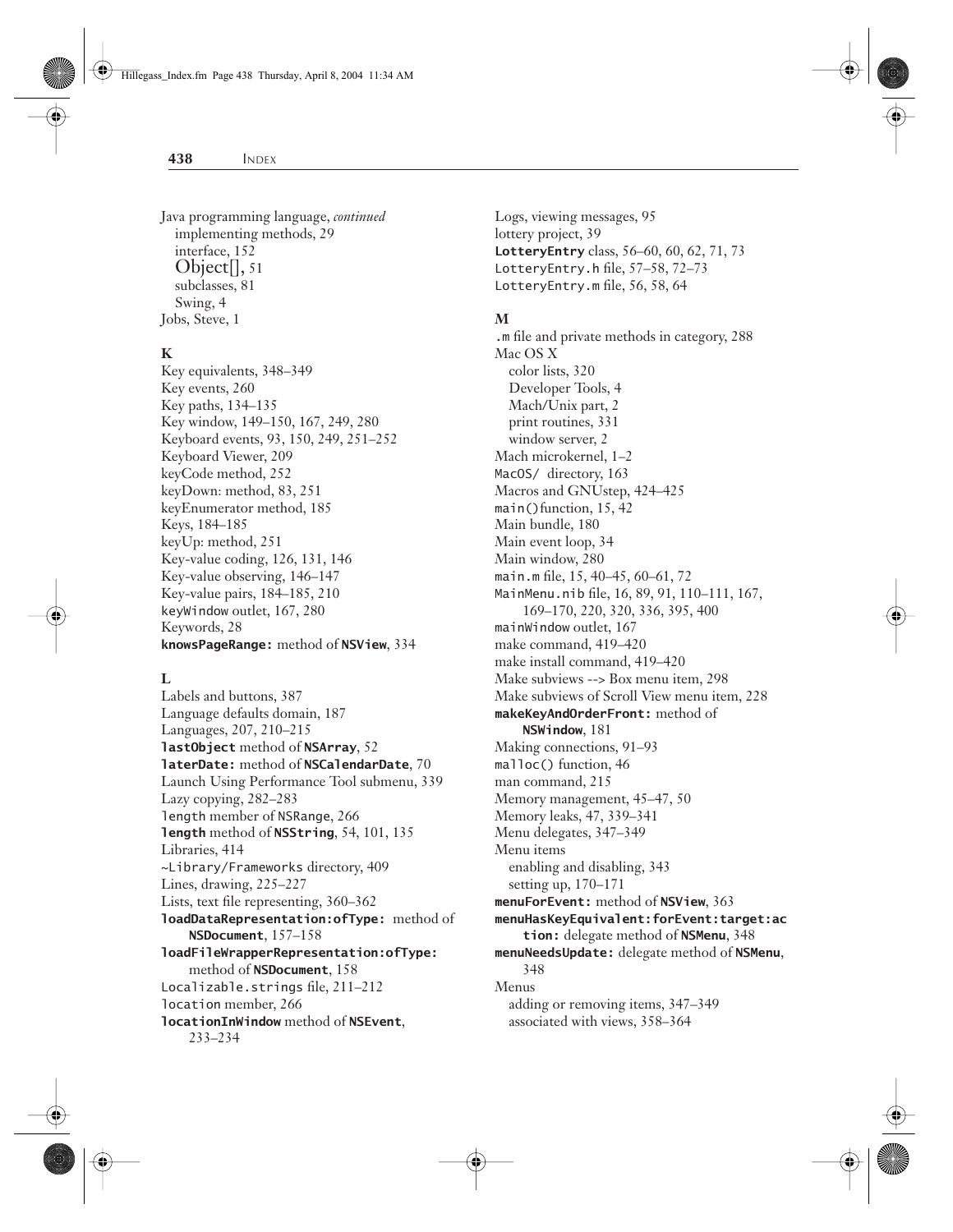Hillegass\_Index.fm Page 439 Thursday, April 8, 2004 11:34 AM

INDEX **439**

context-sensitive, 358–364 enabling and disabling menu items, 343 key equivalents, 348–349 number of items that should appear in, 348 updating new menu item, 348 **menu:updateItem:atIndex:shouldCancel:** delegate method of **NSMenu**, 348 Message forwarding, 139 **messageFontOfSize:** method of **NSFont**, 266 Messages, 48, 139–140, 140 Methods, 6, 151 adding, 20 arguments, 38 automatically calling, 32 collections, 285–287 declaring, 22, 106 delegate methods, 104–107 implementing, 29–30 names, 7, 22 order of, 32 private, 288 public, 30 redeclaring, 166 selector, 38 self implicit local variable, 59 **methodSignatureForSelector:** method of **NSObject**, 140 **minuteOfHour** method of **NSCalendarDate**, 70 modal delegates, 305, 311, 313 Model classes, 121-122, 125 Model-View-Controller design pattern, 121 Modifier keys, 234 **modifierFlags** method of **NSEvent**, 234, 252 **monthOfYear** method of **NSCalendarDate**, 70 Motorola, 3 Mouse, changes in position, 235 Mouse events, 233, 234–235, 244, 261 **mouseDown:** method of **NSResponder**, 83, 233, 245, 304 mouseDown event, 290 **mouseDragged:** method of **NSResponder**, 233, 245, 247, 346 mouseDragged event, 290 **mouseEntered:** method of **NSResponder**, 262–263 **mouseExited:** method of **NSResponder**, 262 **mouseMoved:** method of **NSResponder**, 261 Mouse-moved events, 261–262

**mouseUp:** method of **NSResponder**, 233, 245, 304 Multi-keystroke characters, 273–274 Multiple fonts allowed option on **NSTextView**, 355 Multiple-page documents and printing, 333–339 Mutable arrays, 52 Mutable attributed strings, 352 Mutable strings, 125 **mutableCopy** method of **NSArray**, 52, 64 **MyApplication** class, 395, 397 MyApplication.h file, 395 MyApplication.m file, 396–397 **MyDocument** class, 124, 135, 143, 145, 159–160, 199 **MyDocument** objects, 192, 195–196, 356 MyDocument.h file, 135–137, 143, 192–193, 205, 354–355 MyDocument.m file, 144–147, 193, 205–207, 334–335, 356–357 MyDocument.nib file, 127–131, 132, 135, 167, 205, 208, 355–356

### **N**

**name** method of **NSNotification**, 196 Named pasteboard, 276 New Breakpoint button, 78 New Build Phase menu item, 412 New Copy Files Build Phase menu item, 412 New File... menu item, 211 New file... menu item, 56 New from Clipboard menu item, 283 **new** method of **NSObject**, 49–50, 64 New Project... menu item, 39 newEntry variable, 76 NeXT, 1–2 NeXT Computer, Inc., 1 NeXT Software, Inc., 1 nextKeyView variable of **NSView**, 296, 377 NeXTSTEP, 1–3 Nib files, 15, 31, 81, 151, 240 adding objects, 17 automated placement of translated strings, 214–215 automatically loading, 179 class instance creation, 23 cut, copy and paste items, 281 dropping objects off palettes into, 369 editing for palettes, 374–375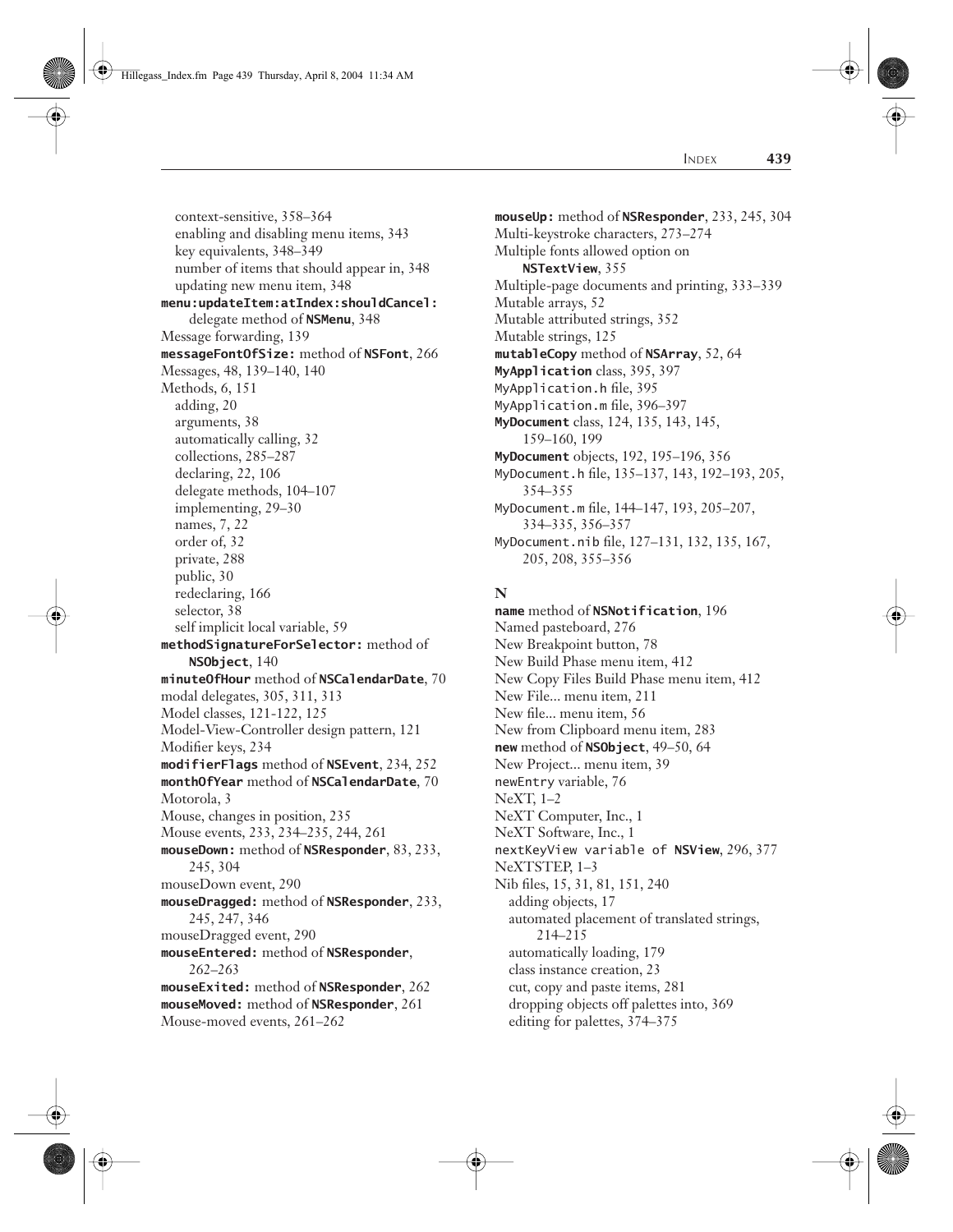Nib files, *continued* file's owner, 175–176 inspectors, 379–383 instance of **NSWindow** class in, 17 laying out, 89 listing classes or objects, 214–215 loading, 167 localizing, 208–210 preferences panel, 168 substituting strings with Spanish equivalents, 215 nibtool command, 214–215 nil type, 28 key-value coding, 131 sending messages to, 48 Nil-targeted actions, 279–281, 343 Notification center, 196–198 Notification object, 115 Notifications, 195–201 NSAffineTransformStruct struct, 224 **NSAlert** class, 206, 313 NSAlertAlternateReturn constant, 203 NSAlertDefaultReturn constant, 203 NSAlertOtherReturn constant, 203 NSAlphaShiftKeyMask constant, 234 NSAlternateKeyMask constant, 234 NSApp global variable, 33–34, 304 **NSAppleEventDescriptor** class, 390 **NSApplication** class, 20, 33, 167, 192, 279–280, 282, 304–305, 312, 395 NSApplicationDidResignActiveNotificatio n notification, 202 NSApplicationMain() function, 15, 33 **NSArray** class, 48, 51–53, 189, 368 **NSArrayController** class, 121–124, 127–130, 143, 146, 160, 386 **NSAttributedString** class, 266–269, 287, 328 **NSAutoreleasePool** class, 42, 63 NSBackgroundColorAttributeName constant, 267 NSBeginAlertSheet() function, 313 **NSBezierPath** class, 224, 225–227, 232, 248 **NSBitmapImageRep** class, 247 **NSBox** class, 217 **NSBrowser** class, 108–109 **NSBundle** class, 80, 180–181, 207, 210, **NSButton** class, 81, 84–85, 151, 217, 229–230, 297, 387

**NSButtonCell** class, 230 **NSCachedImageRep** class, 247 **NSCalendarDate** class, 32,59. 66, 68–71, 87, 189, 317 NSCalibratedRGBColorSpace color space, 329 **NSClipView** class, 227 **NSCoder** class, 152–153, 164–165 **NSCoding** protocol, 152–155, 166, 388 **NSColor** class, 67, 189, 258, 318, 329 **NSColorList** class, 320 NSColorPboardType global variable, 276 **NSColorWell** class, 81, 96–99, 217, 230, 381 NSCommandKeyMask constant, 234 **NSControl** class, 81–87, 229, 325–326 NSControlKeyMask constant, 234 **NSController** class, 121 **NSCustomImageRep** class, 247 **NSData** class, 158–159, 189, 352 **NSDateFormatter** class, 87, 317 NSDecimal struct, 224 **NSDecimalNumber** class, 131 **NSDictionary** class, 184–185, 189, **NSDocument** class, 155–158, 166, 280, 335–336 **NSDocumentController** class, 155–156, 280 **NSDraggingInfo** protocol, 293, 295 NSDragOperationCopy constant, 289 NSDragOperationDelete constant, 289 NSDragOperationEvery constant, 289 NSDragOperationGeneric constant, 289 NSDragOperationLink constant, 289 NSDragOperationMove constant, 289 NSDragOperationNone constant, 289 NSDragOperationPrivate constant, 289 NSDragPboard global variable, 276 **NSDrawer** class, 313–315 **NSEPSImageRep** class, 247 **NSEvent** class, 233–235, 251–252 **NSException** class, 77 NSFileContentsPboardType global variable, 276 NSFilenamesPboardType global variable, 276 **NSFileWrapper** class, 158 NSFindPboard global variable, 276 **NSFont** class, 265–266 NSFontAttributeName global variable, 267 **NSFontManager** class, 274 NSFontPboard global variable, 276 NSFontPboardType global variable, 276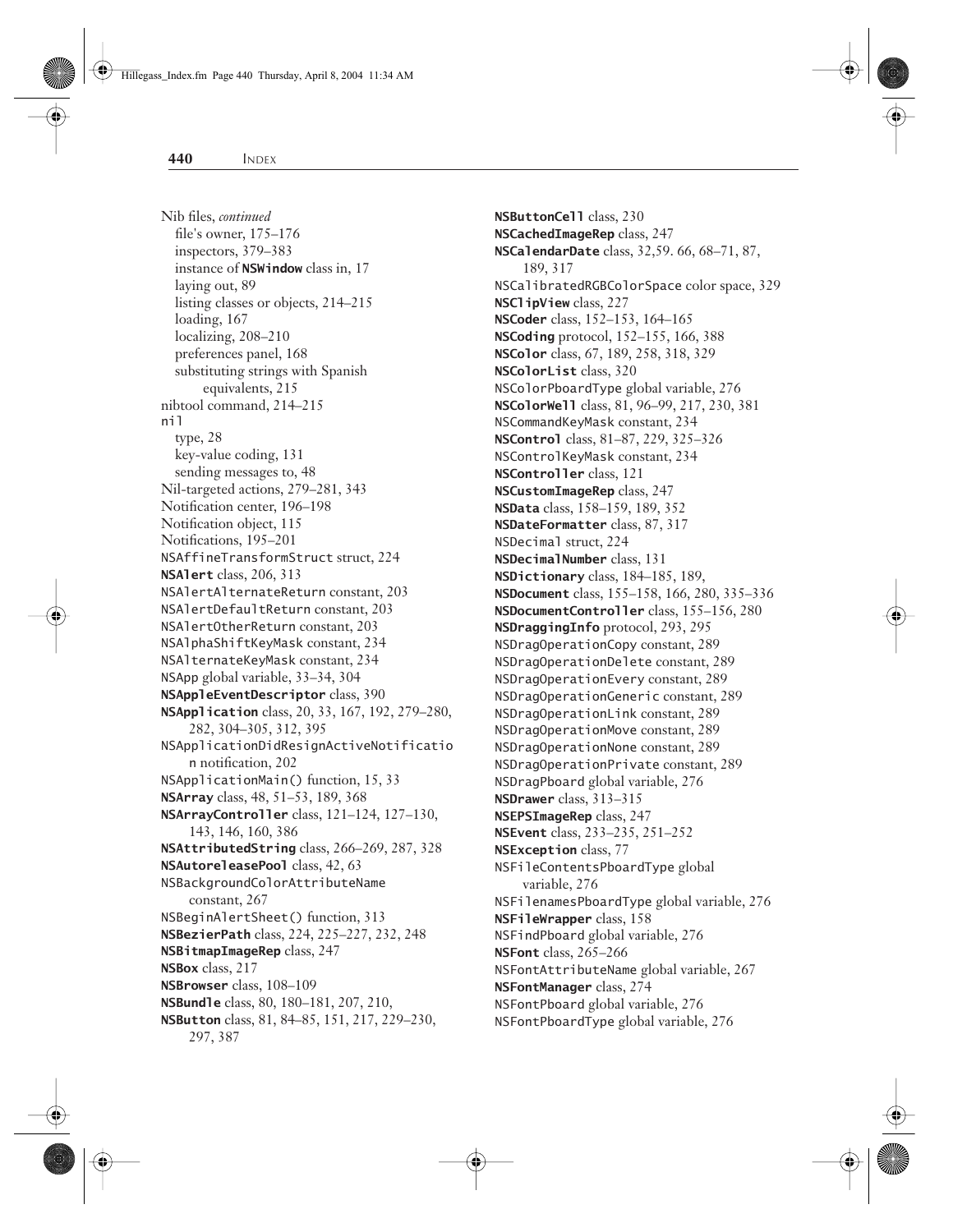NSForegroundColorAttributeName global variable, 267 **NSFormatter** class, 87, 322–325 NSFunctionKeyMask constant, 234 NSGeneralPboard global variable, 276 **NSGraphicsContext** class, 399 NSHelpKeyMask constant, 234 **NSImage** class, 224, 247 **NSImageRep** class, 247 **NSInputManager** class, 273–274 **NSInvocation** class, 139–140 **NSKeyedArchiver** class, 152, 159, 163–164 **NSKeyedUnarchiver** class, 152, 160–161 **NSLayoutManager** class, 351 NSLocalizedString macro, 214 NSLog() function, 43 NSMakeRange macro, 266 **NSMatrix** class, 230–231, 400, 402 **NSMutableArray** class, 37–38, 42, 48, 52–55, 133 **NSMutableAttributedString** class, 266, 351 **NSMutableDictionary** class, 184–186 **NSMutableString** class, 52, 65, 125 **NSNotification** class, 115, 312 **NSNotificationCenter** class, 195–198 **NSNull** class, 53 **NSNumber** class, 42 - 43, 47, 52, 189 **NSNumberFormatter** class, 317 NSNumericPadKeyMask constant, 234 **NSObject** class, 20, 48–51, 60, 73, 78, 82–83, 118, 146, 153, 165, 288, 367, 385, 421 **NSObjectController** class, 121 **NSOpenGLView** class, 399–400 **NSOpenPanel** class, 194, 235–242 **NSPanel** class, 167–168 **NSPasteboard** class, 275–277 **NSPDFFPboardType** global variable, 276 **NSPDFImageRep** class, 247 **NSPICTImageRep** class, 247 NSPICTPboardType global variable, 276 NSPoint struct, 224 NSPostScriptPboardType global variable, 276 **NSPrintInfo** class, 336 **NSProgressIndicator** class, 297, 299–300 NSRange struct, 224, 266 NSRect struct, 224 **NSResponder** class, 82–83, 233, 251, 260, 279 NSRTFDPboardType global variable, 276 NSRTFPboardType global variable, 276

NSRulerPboard global variable, 276 NSRulerPboardType global variable, 276 NSRunAlertPanel() function, 203–206 **NSRunLoop** class, 304 **NSScrollView** class, 218, 227–229 **NSSecureTextField** class, 87 NSSelectorFromString() function, 99 **NSShadow** class, 274 NSShadowAttributeName global variable, 267 NSShiftKeyMask constant, 234 NSSize struct, 119, 224 **NSSlider** class, 81, 85–86, 121, 230, 238, 400 **NSSliderCell** class, 230 **NSSortDescriptor** class, 133 **NSSpeechSynthesizer** class, 94, 104 **NSSplitView** class, 218 **NSString** class, 44, 48, 64, 101, 125, 132, 189, 258, 268–269, 389 immutable, 52 selectors, 99 subclasses, 54–55 Unicode strings, 45 NSStringPboardType global variable, 276 NSSuperscriptAttributeName global variable, 267 **NSTableView** class, 108–110, 112–113, 118, 217, 231 NSTabularTextPboardType global variable, 276 **NSTabView** class, 181, 219 **NSText** class, 351 **NSTextContainer** class, 351 **NSTextField** class, 21, 24, 86–87, 100, 217, 230, 369 **NSTextFieldCell** class, 230 **NSTextStorage** class, 351 **NSTextView** class, 81, 86, 149, 351–353, 358, 359, 366 NSTIFFPboardType global variable, 277 **NSTimer** class, 297, 304 **NSTimeZone** class, 69 NSUnderlineColorAttributeName global variable, 267 NSUnderlineStyleAttributeName global variable, 267 **NSUndoManager** class, 139–143, 166 NSURLPboardType global variable, 277 **NSUserDefaults** class, 183, 186–187 NSVCardPboardType global variable, 277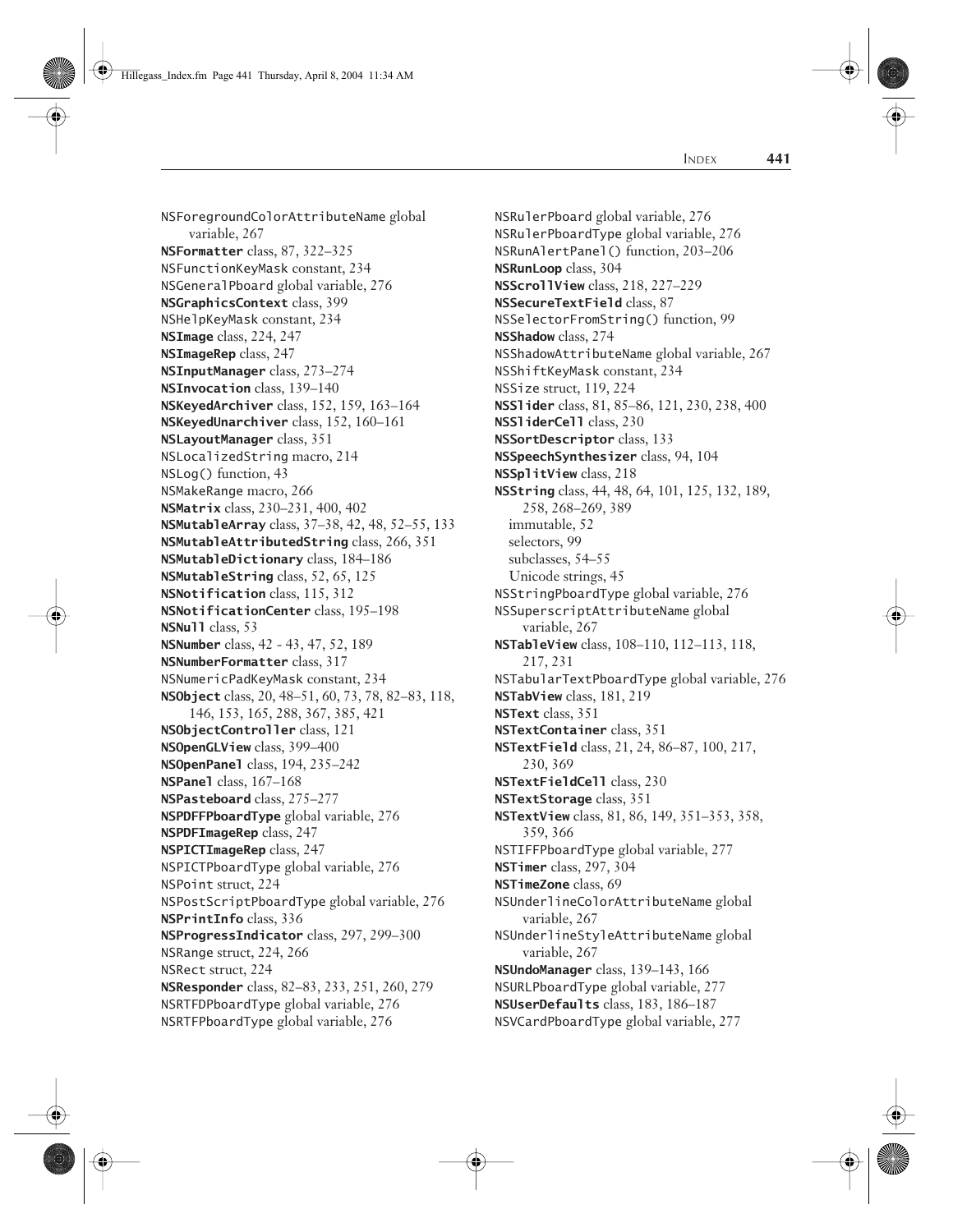**NSView** class, 82, 217, 220, 229, 252, 271, 279, 290, 293, 371, 386 **NSWindow** class, 17, 149, 151, 217, 279, 280 **NSWindowController** class, 155, 158–159, 179, 280 NSWindowDidResizeNotification, 201 NSZone struct, 224 Number formatter, 129 **numberOfItemsInMenu:** delegate method of **NSMenu**, 348 **numberOfRowsInTableView:** data source method of **NSTableView**, 108 Numbers, 52, 59, 129, 224, 266

# **O**

Object diagram, 24 Object instance variable, 196 **object** method of **NSNotification**, 196 ObjectAlloc application, 339–341 **objectAtIndex:** method of **NSArray**, 52 **objectEnumerator** method of **NSArray**, 185 **objectForKey:** method of **NSDictionary**, 184–185, 187 Objective-C, 2, 37 calling functions, 30 case-sensitivity, 8 classes, 124 Cocoa applications, 4 compiling code, 5 constants, 28 declaring classes, 27 extensions, 44 implementing methods, 29–30 inheritance, 55 keywords, 28 reference documentation, 427 types, 28 weakly typed, 2 Objective-C class type, 56, 285 *The Objective-C Language,* 5, 37 Object-oriented programming, 5 Objects, 4, 16 accessor methods, 65–68 adding to autorelease pool, 63 allocating, 45–47 autoreleased, 62–68 connecting, 8, 24–26 connecting to nib file objects, 175–176

copying, 43 deallocating, 46–48 declaring pointer, 295 definition of, 5 destroying, 38 encoding, 159 extending, 103 getter methods, 67 initializing, 38 inspecting and editing in Interface Builder, 369 instance variables, 5, 65, 151 making connections, 91–93 registering for notifications, 195 retain count, 45–46 retain cycles, 117 sending message to itself, 59 setter methods, 66–67 temporary, 64–65 **objectValue** method of **NSControl**, 87 Observer, 146–147, 195, 197–201 **ok:** method of **IBInspector**, 382–384 Old-school plist (property list), 360 OmniGroup Web site, 428 **isOpaque** method of **NSView**, 259 Open... menu item, 157–158 **open:** method, 237, 240 Open Darwin Web site, 2 Open Dictionary... menu item, 391 Open menu item, 240 Open panel, 235–242, 244–246 Open Recent menu item, 157–158 OpenGL, 399 **openGLContext** method of **NSOpenGLView**, 399 OpenGL.framework framework, 400 OpenStep, 2–3, 417 Operators and key paths, 134 Optimizing drawing, 259 OSF/1 Unix, 2 Other linker flags build setting, 414 **otherMouseDown:** method of **NSResponder**, 233 **otherMouseUp:** method of **NSResponder**, 233 Outlets, 20–21, 96, 101, 111 sheets, 307 Stop button, 106 table view, 192–193 Outlets tab, 21 outLetterView outlet, 298, 301 Ovals, drawing, 225–227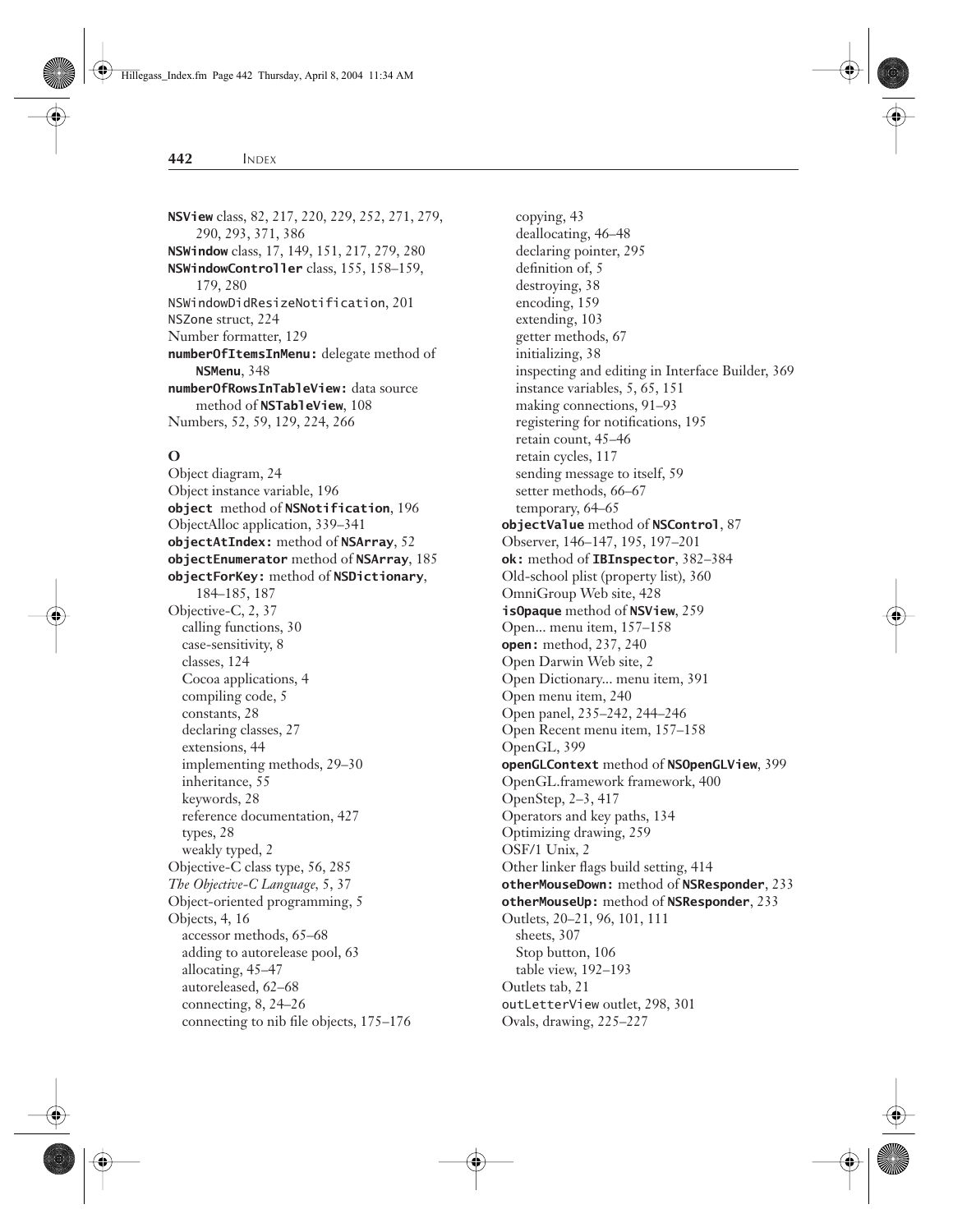Hillegass\_Index.fm Page 443 Thursday, April 8, 2004 11:34 AM

# **P**

Page Layout... menu item, 280 Pagination, 333–339 Palette project creation, 372–373 Palette window, 16, 18 Palettes, 369 adding formatter, 388 adding inspector, 378–385 **BigLetterView** view, 370–373 classes, 371 dropping objects into nib files, 369 editing nib file, 374–375 errors when loading, 377 inspecting and editing objects, 369 inspectors, 369–370 interface in test mode, 369 palette.table file, 376 as type of bundle, 370 Palletizing non-view objects, 387–388 Panels, 167–180 PA-RISC, 3 Parse File As Property List menu item, 362, 394 Partial strings, checking with a formatter, 326–328 Passwords, 87 **paste:** method, 277–279 Pasteboard server, 275–277 **pasteboard:provideDataForType:** method, 283 Pasteboards, 275–279, 282–283, 289–296 **pasteboardWithName:** method of **NSPasteboard**, 276 Pause button, 299 PDF (Portable Document Format), 2 PDF files, 271–274, 283 **PeopleView** class, 334, 336, 341 PeopleView.m file, 335–339 **performClose:** method of **NSWindow**, 280, 343 **performDragOperation:** method, 293 **Person** class, 124–125, 131, 134–135, 143, 147- 149, 153–154, 165, 205, 341, 367 personController outlet, 143 Person.h file, 124, 144, 155 Person.m file, 124–125, 131, 153–154 personName key, 127–128, 146 phone instance variable, 165 Placeholder string, 87 Plists (property lists) AppleScript, 390

checking formatting, 362 creation of, 392–395 dictionary creation from, 361 old-school, 360 PropertyListEditor, 361 RaiseMan application, 367–368 typos in, 362 XML, 360 po (print object) command, 50, 76 Pointers, 25, 42 declaring, 295 to freed object, 63 setting to nil, 48 Points, 232 Polygons, drawing, 225–227 Poster of notifications, 195 **postNotification:** method of **NSNotificationCenter**, 198 **postNotificationName:object:** method of **NSNotifiationCenter**, 198 Prebinding frameworks, 414 Precedence of defaults, 187 **PreferenceController** class, 168–170, 172–173, 179, 189–191, 199, 202 PreferenceController.h file, 173–174, 188–189, 194 PreferenceController.m file, 178–179, 188, 190–191 Preferences... menu item, 168, 170–171 Preferences panel, 167 adding, 168–180 button to remove all user's defaults, 194 causing defaults database updates, 189–191 color well, 183 controllers, 168 laying out user interface, 176–177 nib files, 168 user choices, 183 Preferences.nib file, 173–177 **prepare** method of **GlissView**, 405 **prepareForDragOperation:** method, 293 **prepareRandomNumbers** method, 58–59, 71–72 **prepareWithInvocationTarget:** method of **NSUndoManager**, 142 Preserves selection, 127 **pressure** method of **NSEvent**, 234–235 Preventing infinite loops in archiving, 163–164

Print... menu item, 280, 332, 336

INDEX **443**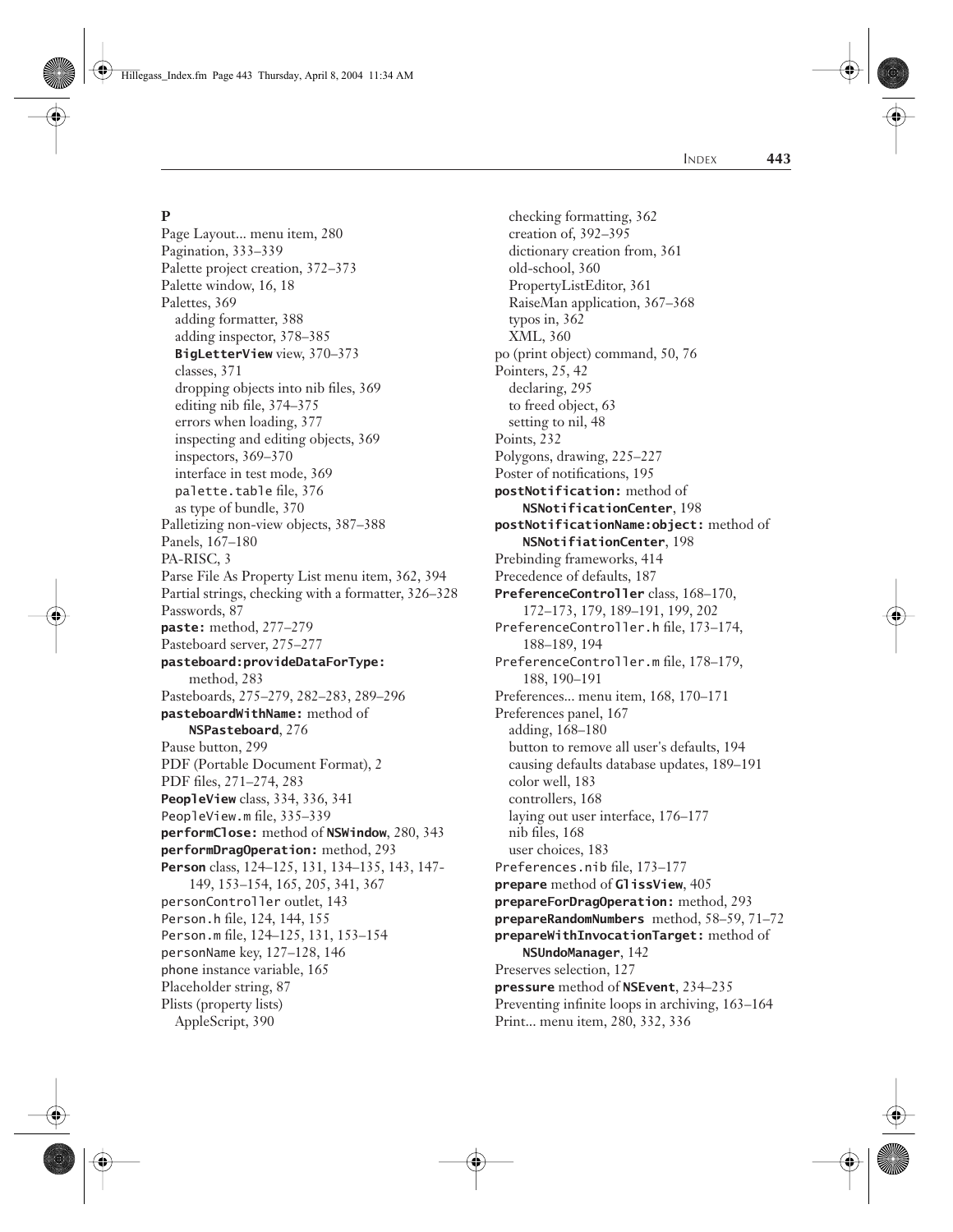**print:** method, 331–332 Print menu item, 391 **printDocument:** method of **NSDocument**, 335–336 printf() function, 43 **printInfo** method of **NSDocument**, 336 Printing, 331 adding to TypingTutor, 331–332 all views, 332 contents of array to console, 43 multiple-page documents, 333–339 name of menu item, 364 page numbers, 341 RaiseMan application, 334 **printShowingPrintPanel:** method of **NSDocument**, 331, 335 Private methods, 288 Programming frameworks, 2 Progress indicators, 297–298 progressView outlet, 300 Project directory, 12–13, 161 Project menu, 39, 162 ProjectCenter, 420 Projects building and running, 13 creation of, 12–15 custom view, 252–261 naming, 13 saving, 22 types of, 12 Property list classes, 189 PropertyListEditor application, 360–361 Protocols, 152, 166 Pseudo-random number, 59

# **Q**

Quartz, 2, 417

# **R**

**raise** method of **NSException**, 77 RaiseMan application, 122–131 adding undo to, 143–146 file type, 161–163 localizing, 207 object diagram, 123 printing, 334 rewriting without **NSController** class or bindings mechanism, 135

.rsmn extension, 161–163 saving data in plist, 367–368 RaiseMan target, 162 **raiseSpeedWindow:** action, 308 random() function, 59 Random number generator application, 11 Random numbers, 58 RandomApp application, 13, 15, 22, 420–426 RandomApp menu, 14 RandomApp.gorm file, 421 Range of numbers, 266 Range of selections, 352 **readFromFile:ofType:** method, 158 Receivers, 49–51 Rectangles, 245–246, 270–271 **rectForPage:** method of **NSView**, 334 Redo stack, 141 Redrawing views, 223 **registerDefaults:** method of **NSUserDefaults**, 187 Registered defaults domain, 187 **registerForDraggedTypes:** method, 293–294 Registering defaults, 186, 189 as observer, 199–200 RELEASE macro, 425 **release** method of **NSObject**, 38, 45–47, 50, 63, 83 **reloadData** method of **NSTableView**, 109 **remove:** method of **NSArrayController**, 130, 205–206 **removeAllObjects** method of **NSMutableArray**, 53 **removeObject:** method of **NSMutableArray**, 53 **removeObjectAtIndex:** method of **NSMutableArray**, 53 **removeObjectForKey**: method of **NSMutableDictionary**, 185, 187 **removeObserver:** method of **NSNotificationCenter**, 198 Repeating timers, 304 **replaceCharactersInRange:** method of **NSTextView**, 352 Reset Preferences button, 194 **reshape** method of **NSOpenGLView**, 399, 405 **resignFirstResponder** method of **NSView**, 251, 259

Resources, 4, 6, 12, 207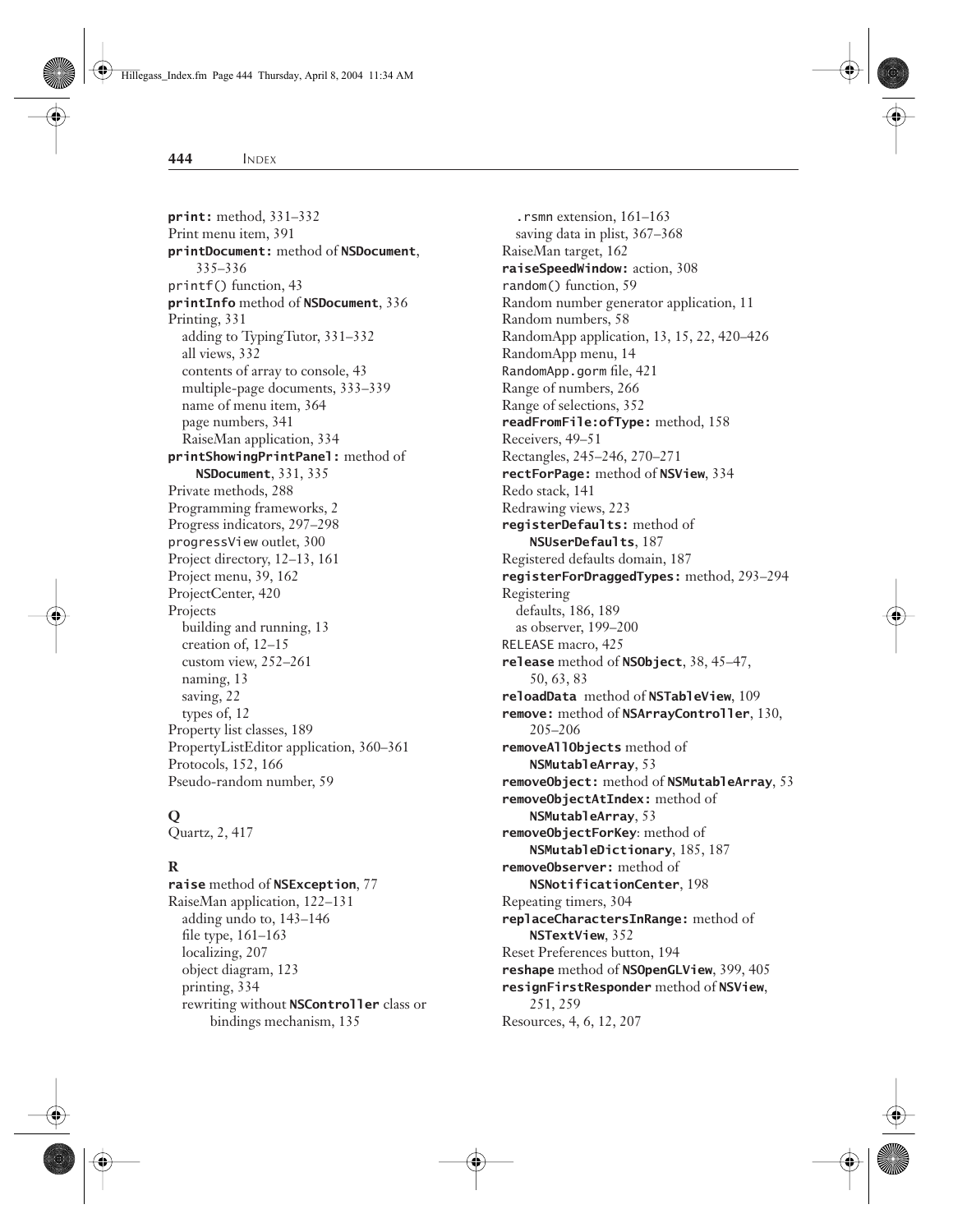Hillegass\_Index.fm Page 445 Thursday, April 8, 2004 11:34 AM

INDEX **445**

Resources/ directory, 163 Resources group, 161 Responder chain, 279–280 Responders, 83 **respondsToSelector:** method of **NSObject**, 118 Retain count, 46–48, 50, 59, 63, 117 Retain cycles, 117 RETAIN macro, 425 **revert:** method of **IBInspector**, 382, 384**retain** method of **NSObject**, 45–47, 50, 83 Revert To Saved menu item, 157–158, 280 RGB-based color space, 329 Rhapsody, 3 **rightMouseDown:** method of **NSResponder**, 233 **rightMouseDragged:** method of **NSResponder**, 233 **rightMouseUp:** method of **NSResponder**, 233 Rollovers, 261–263 rolloverTrackingRectTag instance variable, 262 Rounded Bevel Button button type, 299 .rsmn extension, 161–163 RTF (Rich Text Format), 268 RTF text, replacing characters with, 352 RTFD (RTF with attachments), 268 RTFD text, replacing characters with, 352 **RTFDFromRange:** method of **NSTextVew**, 352 **RTFFromRange:** method of **NSTextView**, 352 Run... menu item, 420 **runModalForWindow:** method of **NSApplication**, 312

# **S**

Save All menu item, 157 Save As... menu item, 157, 280 Save menu item, 157, 280 Save panel, 22, 272 Save PDF... menu item, 272 **savePDF:** method, 272 Say It button, 89, 92 **sayIt:** method, 90, 92, 107 Screen, drawing, 339 Script Editor, 389–390 .scriptSuite file, 392 .scriptTerminology file, 392, 397 Scroll bars, 113, 218, 227

Scroll view, 113, 218, 227–229, 352 Scroll wheel, change in position, 235 Scrollable radio button, 86 Scrolling, 113 **scrollRangeToVisible:** method of **NSTextView**, 352 **scrollWheel:** method of **NSResponder**, 233 Sculley, John, 1 Searching strings for substrings, 321 secondNumber instance variable, 57–58 **seed:** method, 21, 25, 81, 421 Seed button, 25 Seed random number generator button, 421 Seed random number generator with time button, 11, 18 seg1addr, 414 **selectedRange** method of **NSTextView**, 352 Selection in text views, 352 @selector compiler directive, 28, 99 Selectors, 38, 79, 99–100 self implicit local variable, 59 **sendAction:to:from:** method of **NSApplication**, 282 sender argument, 82 **setAcceptsMouseMovedEvents:** method of **NSWindow**, 261 **setAction: method of NSControl, 99 setBool:forKey:** method of **NSCoder**, 187 **setCalendarFormat:** method of **NSCalendarDate**, 70 **setData:forType:** method of **NSPasteboard**, 277 **setEnabled:** method of **NSControl**, 84 **setEntryDate:** method of **LotteryEntry**, 58–59 **setExpectedRaise:** method of **Person**, 131 **setFloat:forKey** method of **NSCoder**, 187 **setFloatValue:** method of **NSControl**, 85–86 **setImage:** method of **StretchView**, 246 **setInteger:forKey:** method of **NSCoder**, 187 **setNeedsDisplay:** method of **NSView**, 223, 225 **setNeedsDisplayInRect:** method of **NSView**, 225 **setNilValueForKey:** method of **NSObject**, 131 **setObject:forKey:** method of **NSCoder**, 185, 187 **setObjectValue:** method of **NSControl**, 87, 108, 317

**setPersonName:** method of **Person**, 125–126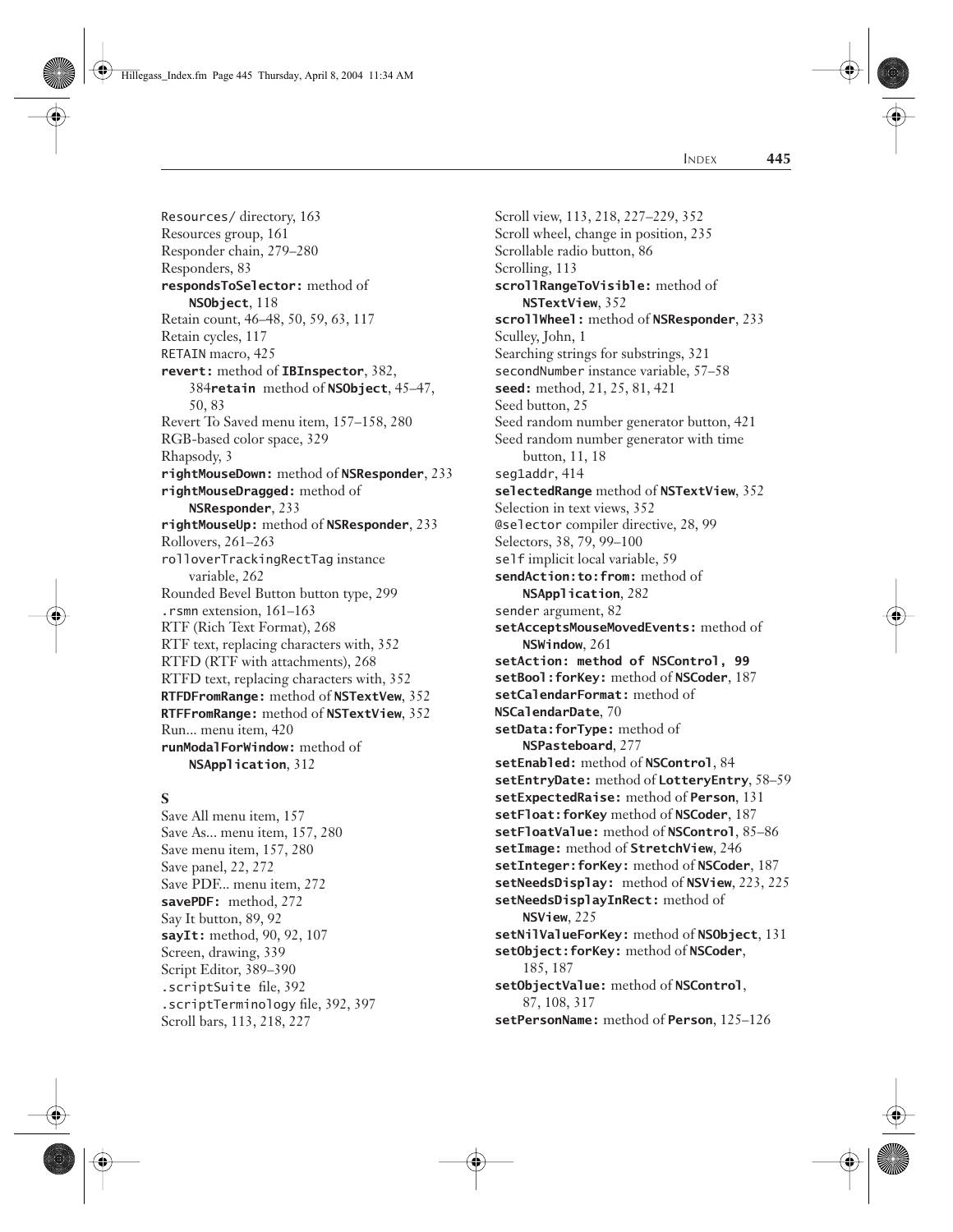**setSelectedRange:** method of **NSTextView**, 352 **setShadowBlurRadius:** method of **NSShadow**, 274 **setShadowColor:** method of **NSShadow**, 274 **setShadowOffset:** method of **NSShadow**, 274 **setState:** method of **NSControl**, 85 **setString:** method of **BigLetterView**, 270, 277, 351 **setStringValue:** method of **NSControl**, 87, 101 Setter methods, 66–67 **setValue:forKey:** method of **NSObject**, 126, 131 **setVersion:** method of **NSObject**, 165 Shadows and fonts, 267, 274 Shared defaults object, 187 **sheetDidEnd:returnCode:contextInfo:** method, 305, 311 Sheets, 305–311, 313–314 Show Documentation Window menu item, 32 Show Info menu item, 19 Show Inspector menu item, 162 Show Run Log menu item, 95 Show since mark check box, 341 **showPreferencePanel:** method, 171 **showWindow:** method of **NSWindowController**, 172, 179 Size info panel, 222, 254–255 Size inspector, 355, 402 **size** method of **NSAttributedString**, 268–269 **sizeWithAttributes:** method of **NSString**, 269 slider outlet, 237–238 sliderMatrix outlet, 400 Sliders, 85–87, 239, 310, 400, 402 Smalltalk, 37 Solaris, 3 Sort descriptors, 133 Sorting people based on number of characters in name, 135 without **NSArrayController** class, 133–134 **sortUsingDescriptors:** method of **NSMutableArray**, 133 SPARC, 3 SpeakLine application, 88, 104, 390–391 SpeakLine example, 87–88

SpeakLine.scriptSuite file, 392–393 SpeakLine.scriptTerminology file, 392, 394 Speech synthesizer, 105, 115–116 speechSynth instance variable, 92, 94 **speechSynthesizer:didFinishSpeaking:** delegate method of **NSSpeechSynthesizer**, 104 **speechSynthesizer:willSpeakWord:ofStrin g:** delegate method of **NSSpeechSynthesizer**, 104 **speechSynthesizer:willSpeakPhoneme:** delegate method of **NSSpeechSynthesizer**, 104 speedSlider outlet, 310–311 speedWindow outlet, 309 Split view, 218 srandom() function, 30 Stack, listing frames, 76 Standard drag pasteboard, 291 Standard frameworks, 407 **standardUserDefaults** method of **NSUserDefaults**, 186–187 **state** method of **NSControl**, 84 StepWise Web site, 428 Stop button, 89, 92, 106–107 stopButton outlet, 106 **stopGo:** action, 298, 300 **stopIt:** action, 90, 92 **stopModalWithCode:** method of **NSApplication**, 312 **StretchView** class, 220–221, 229,304 stretchView outlet, 237 StretchView.h file, 226, 242, 245–246 StretchView.m file, 224, 226–227, 235, 242 string format, 43 **string** method, 351 String tables, 210–214 string variable, 258 **stringByAppendingString:** method of **NSString**, 54 **stringForObjectValue:** method of **NSFormatter**, 318 **stringForType:** method of **NSPasteboard**, 277 Strings, 44, 62, 184 attributes, 266–268 automatically deallocating, 65 C, 44 checking partial, 326–328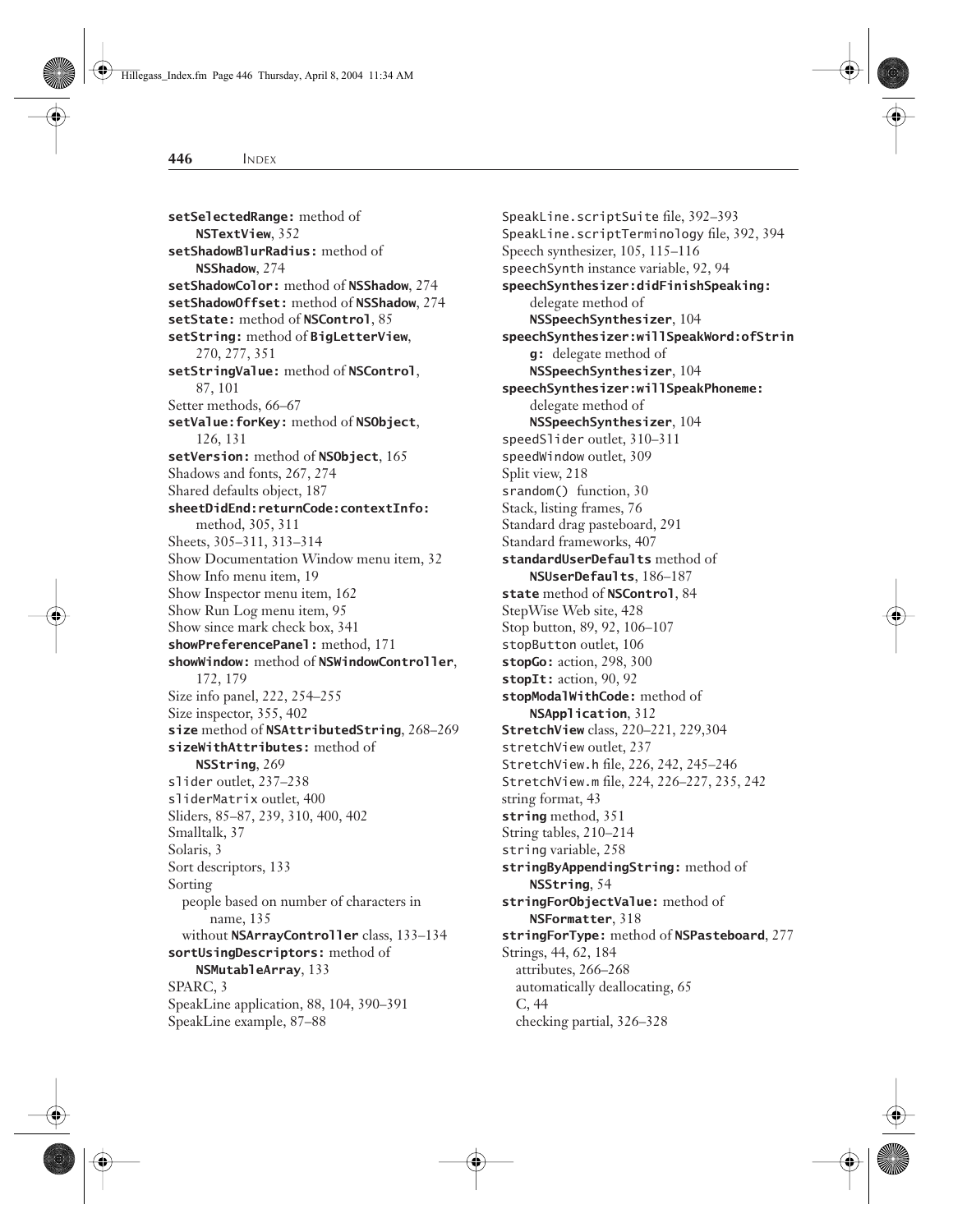Hillegass\_Index.fm Page 447 Thursday, April 8, 2004 11:34 AM

constant, 54

INDEX **447**

converting, 45, 87 deallocating, 63 displaying, 100–101 displaying in rectangle, 270–271 drawing, 268–269 global variables for attributes, 267 immutable, 52, 125 left to right, 45 **length** method, 135 making another object from, 317–318 multibyte characters, 45 mutable, 125 pasteboards, 283 prefixes, 43 replacing characters, 352 replacing text view contents with, 351 retain count, 63 returning first letter of, 285–287 searching for substrings, 321 text view contents as, 351 views, 265 .strings extension, 210 Strings format, 44 **stringValue** method of **NSAppleEventDescriptor**, 390 **stringValue** method of **NSControl**, 87, 100 **stringWithFormat:** method of **NSString**, 64–65, 101 Structs, 224 Subclass **NSObject** menu item, 20 Subclasses, 54–55 Subranges, defining, 224 Substrings, searching strings for, 321 Subviews, 217–219 **subviews** method of **NSView**, 217 SuiteModeler, 397 Suites, 391 Superclasses, 55, 60 Superscript, 267 Superview, 217, 254 **superview** method of **NSView**, 217 Swing, 4 Switching subviews, 219 Syntax-aware indention, 29 System Font Text text field, 18 System Font Text window, 24 System Font Text words, 31

/System/Library/Frameworks, 6 /System/Library/Frameworks/, 407 /System/Library/Frameworks/ Foundation.framework/Resources/ NSCoreSuite.scriptSuite file, 392 **T** Table view, 108–110, 115–116, 127–129, 192–194 Tables, 108–110 **tableView:sortDescriptorsDidChange:** data source method of **NSTableView**, 133 **tableView:objectValueForTableColumn:row :** data source method of **NSTableView**, 108 **tableView:setObjectValue:forTableColumn :row:** data source method of **NSTableView**, 108 tableView outlet, 111, 113, 193 **tableViewSelectionDidChange:** delegate method of **NSTableView**, 115 Tags.plist file, 361–362 **takeColorFromColorWell:** method, 320 **takeColorFromTextField:** method, 320 Taligent, 81 Target, 81–82 target instance variable, 26 Target/Action inspector, 26 Targets group in Xcode, 409, 411–412 Template project, 421 Temporary objects, 64–65 **terminate:** method of **NSApplication**, 35 Text editing, 353 making it appear, 269–271 Text editor, 354–358 Text fields, 89–90, 320 attaching formatter, 324 centering contents, 19 delegates, 366 displaying time and date, 31–32 editable, 86 getting and setting data being displayed, 87 getting and setting string data, 87 laying out characters in, 365–367 multiple rows of text, 86 passwords, 87 placeholder string, 87 preventing tabbing between, 366–367

System Preferences, 123, 209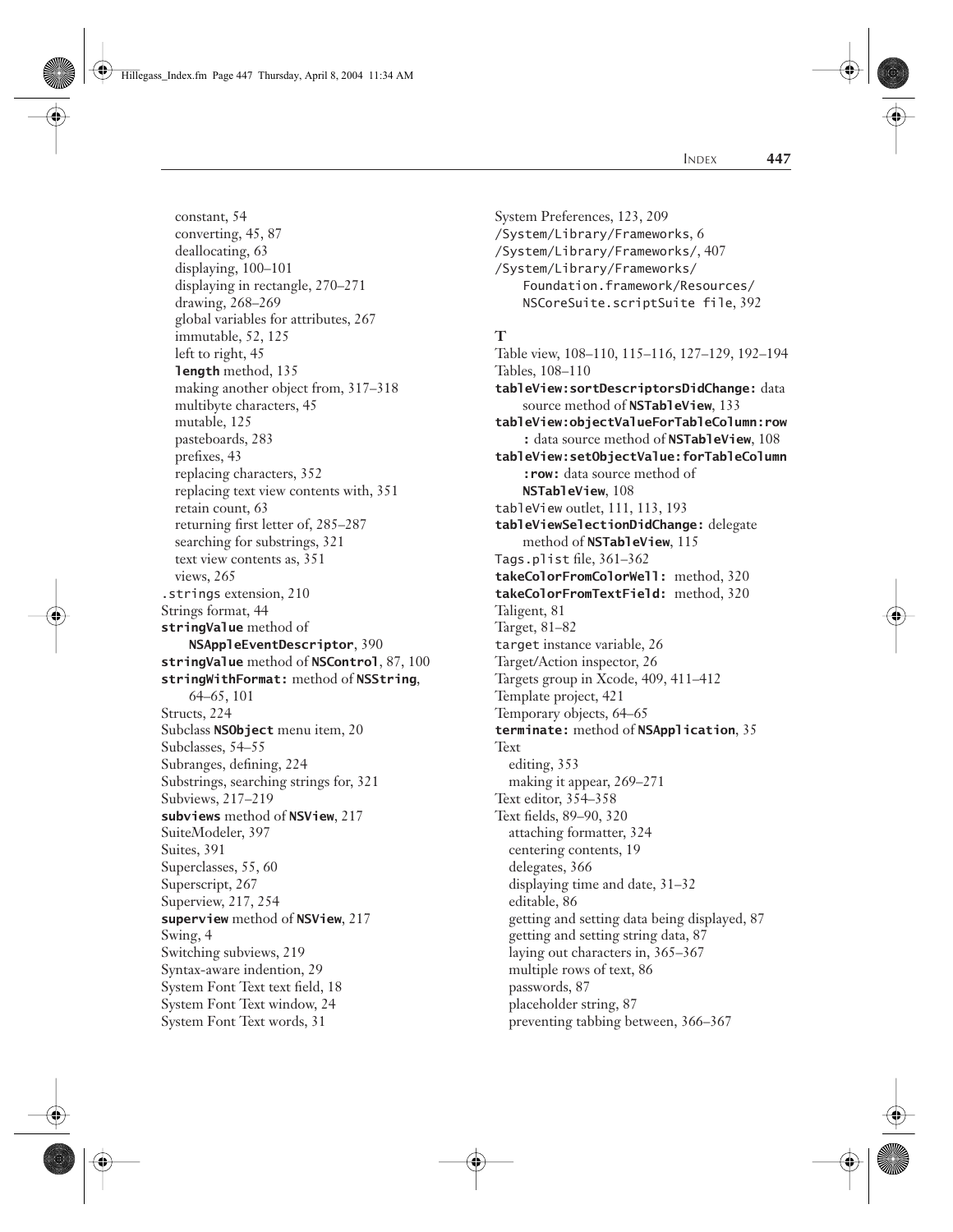Text fields, *continued* scrolling, 86 typing in date, 87 uneditable, 86 Text files, 268 editing, reading, or writing, 354–358 representing list or dictionary, 360–362 Text storage object, 352 Text views, 351–355 **textDidBeginEditing:** delegate method of **NSTextView**, 353 **textDidChange:** delegate method of **NSTextView**, 353 **textDidEndEditing:** delegate method of **NSTextView**, 353 TextEdit, 123 textField instance variable, 21, 24, 90, 92, 320, 421, 423 **textShouldBeginEditing:** delegate method of **NSTextView**, 353, 367 **textShouldEndEditing:** delegate method of **NSTextView**, 353, 366–367 **textStorage** method of **NSTextView**, 352 **textView:shouldChangeTextInRange:replac ementString:** delegate method of **NSTextView**, 353 **textView:willChangeSelectionFromCharact erRange:toCharacterRange:** delegate method of **NSTextView**, 353 **textViewDidChangeSelection:** delegate method of **NSTextView**, 353 TICKS constant, 310 ticks variable, 310 Time, 68 Time zone, 68 **timeIntervalSinceDate:** method of **NSCalendarDate**, 70–71 Timers, 234, 297, 304, 310 **timestamp** method of **NSEvent**, 234 **timeZoneWithName:** method of **NSTimeZone**, 69 **titleBarFontOfSize:** method of **NSFont**, 266 **toggle:** method, 314 Toggle behavior, 299 Tokens, 44 Calendar format string, 71 character strings, 54 explicit ordering in format string, 215–216 explicitly indicating index, 216

wrapped in tags, 360–361 ToManyRelationship in script suites, 391 Tool type, 12 Tools, 12, 39 Tools menu, 19 **toolTipsFontOfSize:** method **NSFont**, 266 ToOneRelationship in a script suite, 391 Tracking rect, 262–263 Tracking resources, 4, 12 **trackingNumber** method on **NSEvent**, 263 Trashcan, dragging letter into, 292 Types, 28 TypingTutor application, 297 adding printing, 331–332 adjusting speed, 306–311 BNRCocoa.framework framework, 410 deleting files, 410 editing nib file, 252–257 interface, 298–299 laying out interface, 253, 307–310 writing code, 257–261 TypingTutor target, 412

### **U**

**unarchiveObjectWithData:** method of **NSKeyedArchiver**, 160 Unarchiving, 151, 369 Underlines, 267 Undo capabilities, 139 deletions, 143 document-based applications without, 166 edits, 146–149 enabling, 141–142 insertions, 143 Undo allowed option, 355 Undo manager, 139, 140–143, 149–150 Undo menu item, 141, 142 Undo stack, 141 **undoManager** method of **NSDocument**, 149 **undoManagerForTextView:** delegate method of **NSTextView**, 149 Unicode characters, 54 Unicode (UTF-8) file encoding, 212 Unicode strings, 45 Unix, 1–2, 30 Unregistering observer, 200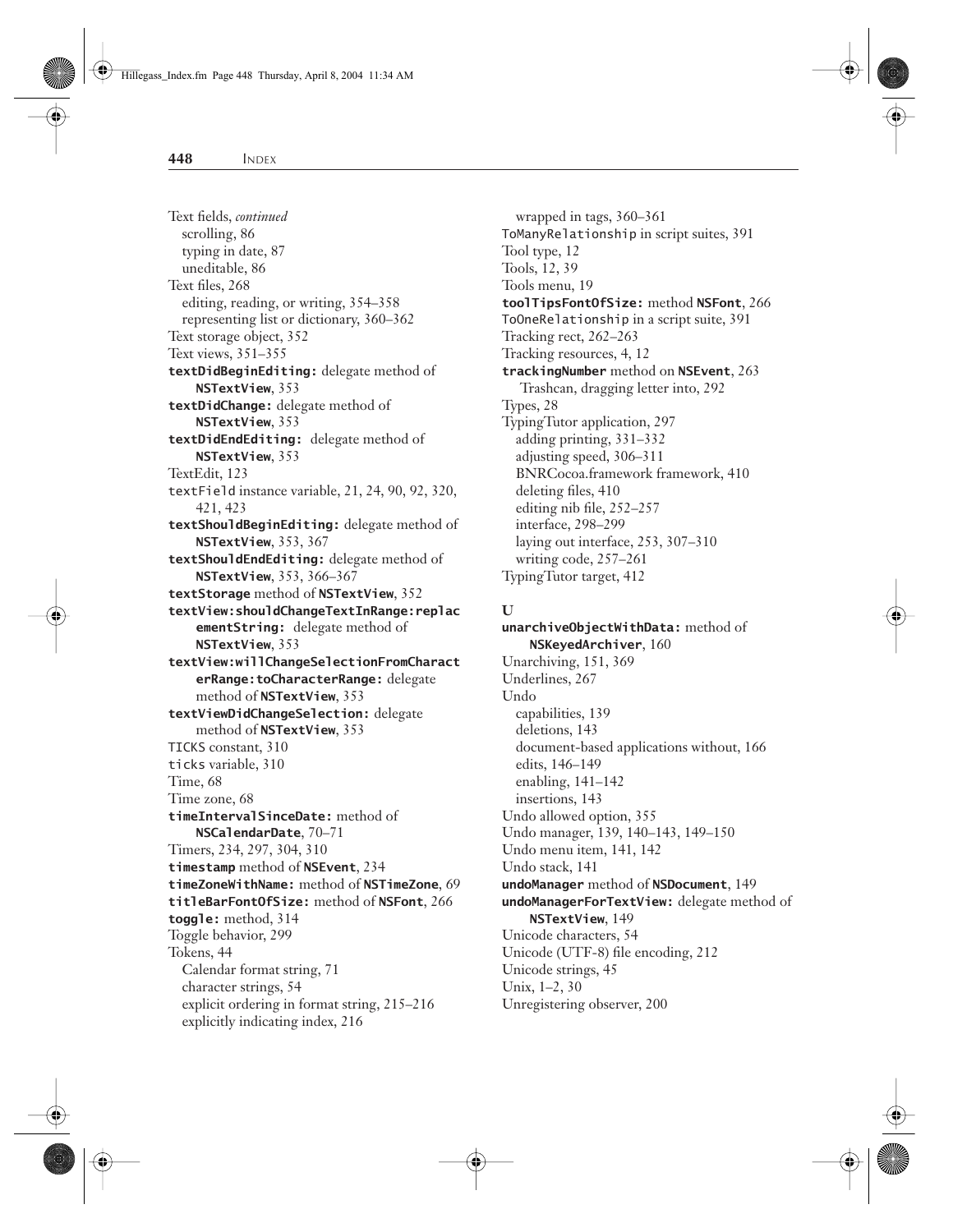Hillegass\_Index.fm Page 449 Thursday, April 8, 2004 11:34 AM

INDEX **449**

Untitled documents, 191–192 **updateChangeCount**: method of **NSDocument**, 166 **uppercaseString** method of **NSString**, 65 User defaults database, 183, 194 User interface, 6 extending, 96–99 objects, 16 updating, 160 widgets, 16 **userFixedPitchFontOfSize:** method of **NSFont**, 266 **userFontOfSize:** method of **NSFont**, 266 userInfo dictionary of **NSNotification**, 201–202 User's defaults database, 186–187 /Users directory, 194 Uses *versus* is a class of, 54–55 utterance attribute, 395–396

# **V**

**validateMenuItem:** method, 343, 347 **valueForKey:** method of **NSObject**, 126 Variables, 126 informing of changes to, 146–147 **versionForClassName:** method of **NSCoder**, 165 Versioning classes, 164–165 Views, 217 accepting first-responder status, 250 active, 249 adding drag-and-drop, 289 adding edits to undo manager, 149 attaching to window, 222 becoming first responder, 251 bindings, 122 changing, 250 classes, 121 compositing image onto, 224, 242–244 coordinate system, 244–246 custom, 217 deallocating, 260 dirty region, 225 drag destination, 289, 293–296 drag source, 289–292 drawing lines, ovals, curves, or polygons, 224–227

drawing strings and attributed strings, 268–269 first responder, 256, 260 flipping, 231–232 generating PDF files, 271–274 giving up first-responder status, 251 graphics context, 223 hierarchy, 217–218 highlighting itself, 294 instance creation, 221–222 locking focus on, 223 menus associated with, 358–364 printing all, 332 printing multiple page documents, 333–339 receiving keyboard events, 93, 259 redisplaying, 270 redrawing, 223, 225 resigning role as first responder, 250 resizing superview and, 222–223 scroll view, 218 self-drawing, 219–225 setting string, 377 shrinking and growing, 254 sizing and locating in window, 222 sliders, 400, 402 split view, 218 strings, 265 subviews, 217 superview, 217 uncopyable, 344–347 Virtual memory pages, 224 Voices, 114

# **W**

**WebView**, 268 **window** method of **NSView**, 217 **window** method of **NSEvent**, 234 Window class, 391 window outlet, 177 Window server, 2, 34 **windowControllerDidLoadNib:** method of **NSDocument**, 158, 160, 192 **windowDidLoad** method of **NSWindowController**, 179, 191 **windowDidResize:** delegate method of **NSWindow**, 201 WindowMaker, 418, 420